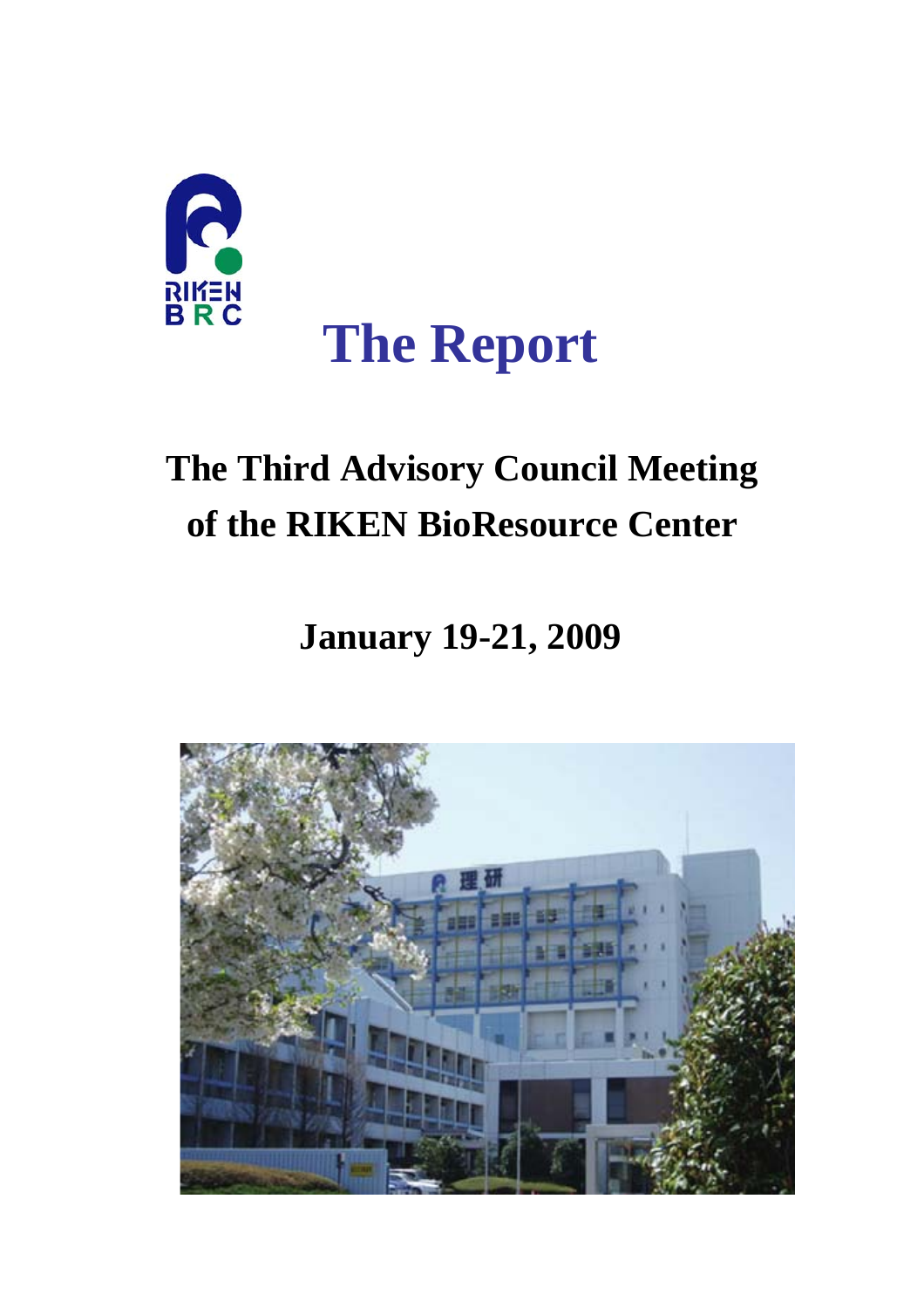



# **Dr. J. Miyazaki Dr. Knowles Dr. Koornneef Dr. Lloyd Dr. Guenet Dr. Kuroki Dr. Takahata Dr. Nakahata Dr. Okada Dr. S. Miyazaki**

**Dr. Noda Dr. Kominami Dr. Shiroishi Dr. Moriwaki Dr. Obata Dr. Abe Dr. Yonekawa Dr. Watanabe Dr. Fukami**

**Dr. Yokoyama Dr. Benno Dr. Kobayashi Dr. Nakamura Dr. Yoshiki Mr. Shishido Dr. Ogura Dr. Doi Dr. Wakana Dr. Masuya Dr. Miyoshi Dr. Gondo**

> **19-21 January, 2009 Asakusa View Hotel in Tokyo**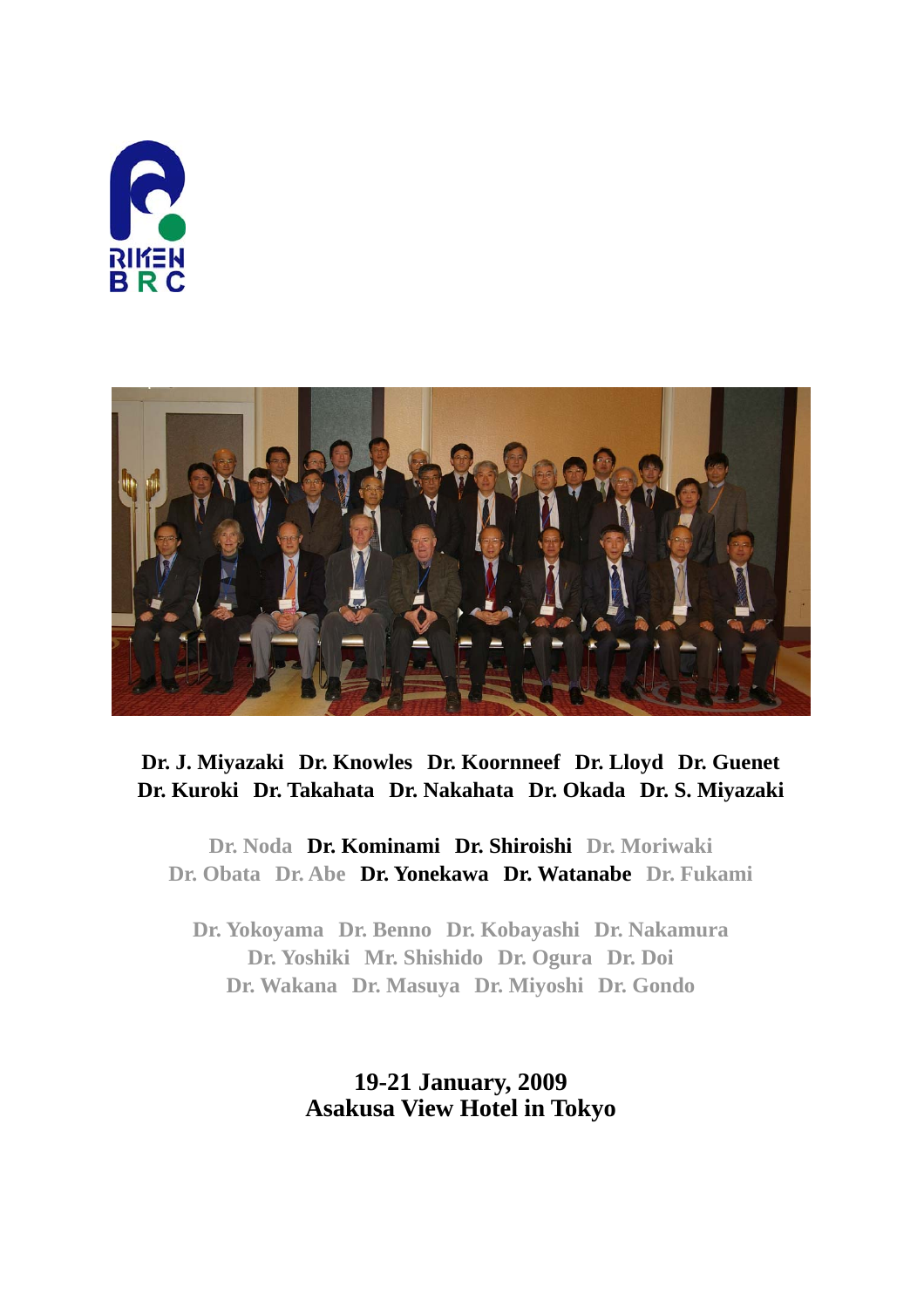

# **List of the RIKEN BioResource Center Advisory Council Members**

**[Core Members] Dr. Stephen D.M. Brown** *--- Absent* Director, Mammalian Genetics Unit, Mouse Genome Centre Medical Research Council, United Kingdom

# **Dr. Jean-Louis Guenet**

Director, Unite de Genetique des Mammiferes Institut Pasteur, France

## **Dr. Barbara Knowles**

Senior Principal Investigator, Institute of Medical Biology A\*STAR, Singapore

## **Dr. Maarten Koornneef**

Professor, Laboratory of Plant Genetics Wageningen University, The Netherland

# **Dr. Toshio Kuroki**

Deputy Director, Research Center for Science Systems Japan Society for the Promotion of Science, Japan

# **Dr. K. C. Kent Lloyd**

Professor and Associate Dean, School of Veterinary Medicine University of California, United States of America

**Dr. Naoyuki Takahata**  President The Graduate University for Advanced Studies, Japan

# **[Chair of Review Committee for Experimental Animal Division] Dr. Hiromichi Yonekawa**

Vice Director The Tokyo Metropolitan Institute of Medical Science, Japan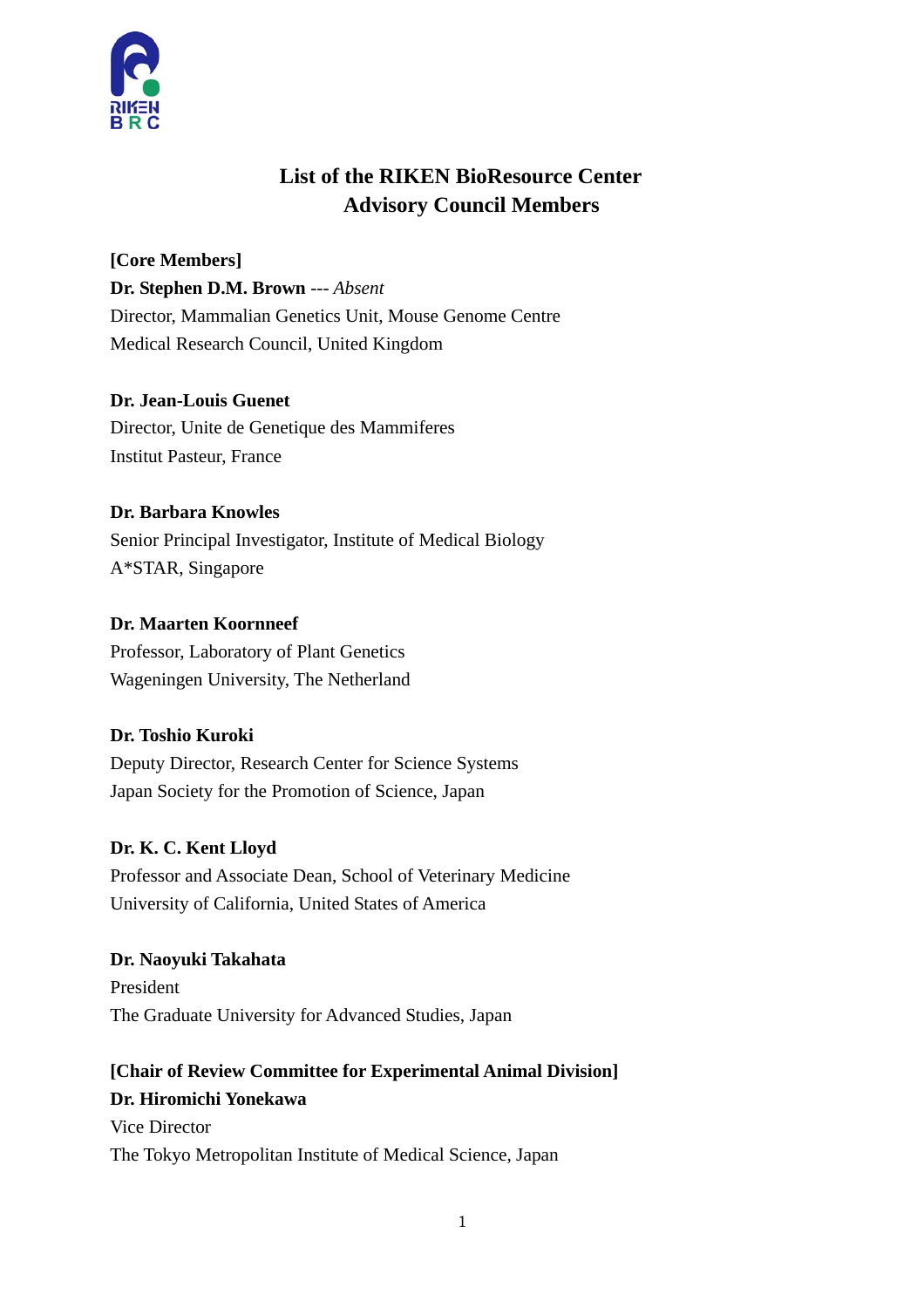# **[Chair of Review Committee for Experimental Plant Division] Dr. Kiyotaka Okada**

Director-General The National Institute for Basic Biology, Japan

# **[Chair of Review Committee for Cell Engineering Division] Dr. Tatsutoshi Nakahata**

Professor, Graduate School of Medicine Kyoto University, Japan

# **[Chair of Review Committee for Gene Engineering division] Dr. Jun-ichi Miyazaki**

Professor, Graduate School of Medicine Osaka University, Japan

# **[Chair of Review Committee for Microbe Division]**

## **Dr. Makoto Watanabe**

Professor, Graduate School of Life and Environmental Sciences University of Tsukuba, Japan

# **[Chair of Review Committee for Bioresource Information Division] Dr. Satoru Miyazaki**  Professor, Graduate School of Pharmaceutical Sciences

Tokyo University of Science, Japan

# **[Chairs of Research Review Committees] Dr. Ryo Kominami**  Professor, Graduate School of Medical and Dental Sciences

Niigata University, Japan

# **Dr. Toshihiko Shiroishi**

Professor, Mammalian Genetics Laboratory National Institute of Genetics, Japan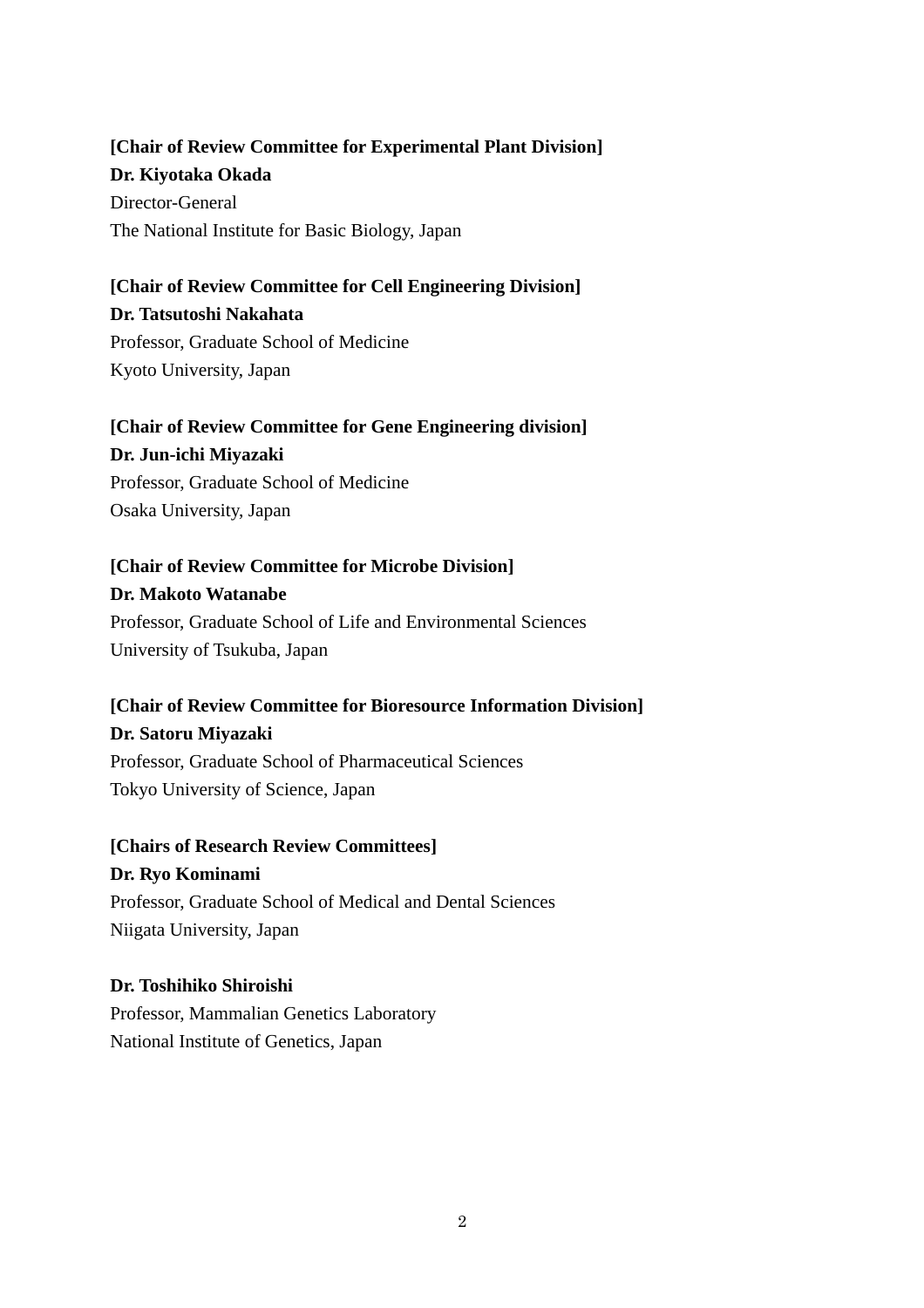# バイオリソースセンターアドバイザリー・カウンシル報告書 **(**仮訳**)**  概要版

理化学研究所バイオリソースセンター**(BRC)**と各開発室、研究チームの成果と 将来計画に対するコメントと勧告

#### 過去3年間の **BRC** 全般の成果

#### ・ 総論

理研BRCは、前回のレビュー以降の3年間で、高品質のコレクションの収集、 保存、保管、提供において顕著な前進をもたらした。理研 BRC は日本の科学を 支える重要なバイオリソース供給源となるという使命を果たすとともに、アジ ア各国の研究機関との連携活動を活発に実施し、世界各国へのバイオリソース 提供数を大きく伸ばした。理研 BRC は国際的な研究コミュニティ、特に、実験 動物コミュニティにおいてその存在が良く認知された組織に成育し、また iPS 細胞の提供事業で地位を確立することにより目標を達成している。この状況は 小幡センター長と彼が率いる組織の不断の努力によって実現したものである。 このことは、理研BRCが世界一のリソースセンターとしての地位を確立すべく、 その努力を継続かつ加速してきたことを示唆しており、賞賛すべきことである。

世界を先導する理研 BRC 計画が、毎年定率の予算削減(年約1%)という環 境にも関わらず、健全に遂行されたという点は特筆に値する。BRAC は理研 BRC と同様の視野と品質をもつリソース機関は他には思いつかないということは強 調すべきであろう。理研 BRC の活動水準は維持されるべきであり、特定の分野 におけるスタッフの増員と予算の追加並びにセンターの施設の改善を検討する ことを強く勧告する。例えば、国際レベルで成功させるため、出張や人事交流、 重要な事務・法務活動を支援する予算が必要である。

前回の BRAC で勧告に基づく、日本国内レベルの評価システムの設立は理研 BRC にとって大きな前進である。日本の権威ある専門家の意見は BRAC の海外 委員から高く評価された。

小幡センター長の有能なリーダシップの下で理研 BRC は、大変うまく組織さ れており、各開発室と関連研究グループは全般的に目標を達成している。小幡 センター長は、理研 BRC の継続的な活動を維持するために必要な適切に調整さ れた運営体制を構築した。

#### ・ 評価

卓越している。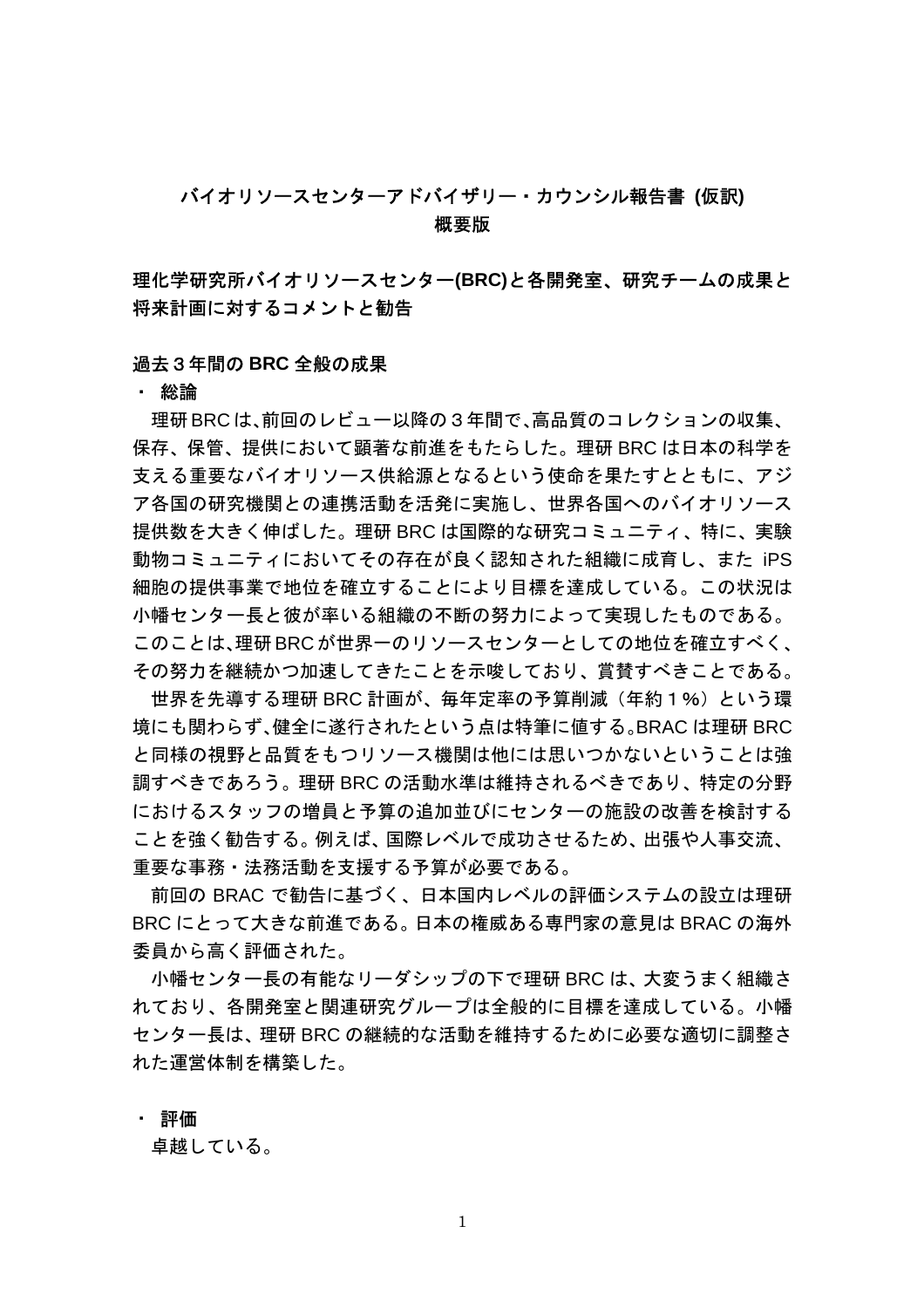#### ・ 特記事項および勧告

理研 BRC が、最低限、現状の予算規模で活動ができるよう、日本国政府に奨 励する。現在の状況においては容易ではないが、理研 BRC の使命を達成するた めには、増員が必要である。

情報解析技術室は、体制やマンパワーの制約にも係わらず、研究コミュニテ ィに対する理研 BRC の公的な顔の役目を効果的に果たしている。当室への追加 の人員によって、このようなサービス業務に加え、研究活動の可能性も高まる だろう。

リソース事業と研究事業とを調和させている現在の理研 BRC の構造は、その 事業の円滑な運用と進展のために、非常に重要である。BRAC はこの構造に賛 成する。研究活動なくして、科学コミュニティの要請に応える効果的なリソー ス整備ということはあり得ないからである。これは、リソースの多様化が進ん でいる現時点において特に重要な点である。開発室の研究者も、関連研究グル ープの研究者も、ユーザーのニーズを的確に判断し、提供するリソースの世界 トップレベル品質についてアドバイスを与える立場にある。この観点から、技 術者に対しては、適切な評価に基づき報奨を与え、また特に優秀な技術者に対 しては、テニュア・トラックの処遇を与えることを検討することも重要である。

知的基盤の改善のための基礎研究も大学や他の研究機関との連携で実施すべ きである。専門知識やマンパワーの制約のため、新しいリソースの開発や既存 のリソースの特性解析を理研 BRC 単独で実施することは不可能であろう。この ような背景において、理研 BRC の外部に新しいリソース開発のための「サテラ イト」グループを構築することには意味があろう。

 理研 BRC の提供事業に係わる開発室のほとんどは、中核である筑波キャンパ スに配置されている。しかし、微生物材料開発室は筑波から約 100km の和光キ ャンパスに残ったままである。筑波キャンパスの施設の改修もしくは新設によ って、微生物材料開発室を収用する適切なスペースの確保することを強く推奨 する。

 バイオリソースセンターとしての理研BRCの役割が拡大していることを考慮 するに、これまでとは別種の予算やファンディングの方法を文部科学省は考え るべきである。

 理研 BRC は国際的な科学コミュニティのために、リソース、情報、プロトコ ルの標準化を確立する最大の努力をすべきである。理研 BRC がアジア各国すべ てのコレクションのリソースの品質を標準化するメカニズムを提案するように、 BRAC は示唆する。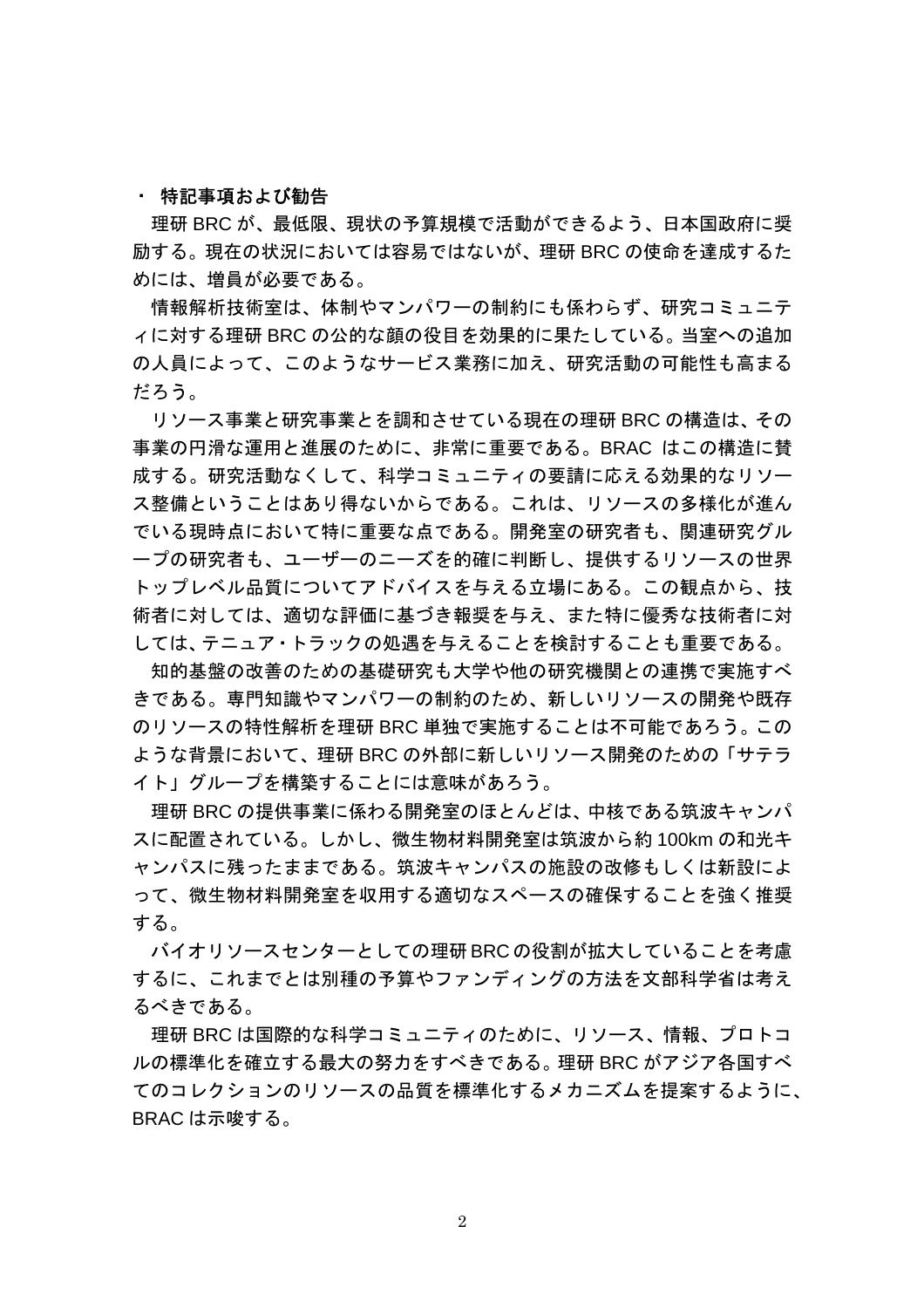#### 理研 **BRC** 全体の中期計画について

#### ・ 総論

BRAC はセンターの運営、教育・訓練、評価、その他の中期計画について同 意する。特に、国際協力と教育に関する計画は特筆に値する。

#### ・ 特記事項および勧告

本中期計画を実施し、運営の質を維持するためには、継続したファンディン グが与えられることが必須である。これに加え、理研 BRC は外部資金の獲得増 を目指すべきである。

 理研 BRC の資源を最大限活用するためには、各々の専門性に従い BRC のリ ソースの特性解析を実施するサテライトを設置することを推奨する。このよう なサテライトには追加のファンディングが必要だろう。

 理化学研究所ゲノム科学総合研究センターから移管されたグループは、理研 BRC にとって、非常に有用な強化である。また、BRAC は、これらのグループ が理研 BRC へ追加のリソースやリソース特性解析技術を導入しており、これら のグループの質について大変好意的な印象を持った。

iPS 細胞株のコレクションの増加は、ヒト由来細胞株の増加とともに、ここ数 年の重要な目標となるだろう。

BRAC はさらに多くの特許を取得するよう勧める。

 理研 BRC の国際的役割のさらなる発展については、ヨーロッパや米国の同じ 分野の組織との連携と同様に、特にアジアの組織との連携を勧める。加えて、 アフリカ、南アメリカ、東ヨーロッパの組織との連携について可能なところか ら推進すべきである。

 海外に対する理研 BRC の広報活動や知名度の向上については、可能な部分か ら改善すべきである。

研修事業や人材開発について継続した配慮が必要である。

#### 各センター**AC** への理事長からの諮問事項について

・ 科学的に大きな意義のある業績及び社会的に波及効果の大きな業績があっ たか?

#### ・ 科学史に影響を与える業績があったか?

BRAC は理研 BRC が日本のライフサイエンス分野の基礎研究、応用研究の進 展に顕著に寄与している、類のない研究資産であるということで全員の意見が 一致した。マウス遺伝学、マウスミュータジェネシス、表現型解析、微生物学、 リソースの保管や提供等、各分野においての理研 BRC の業績は日本の社会に顕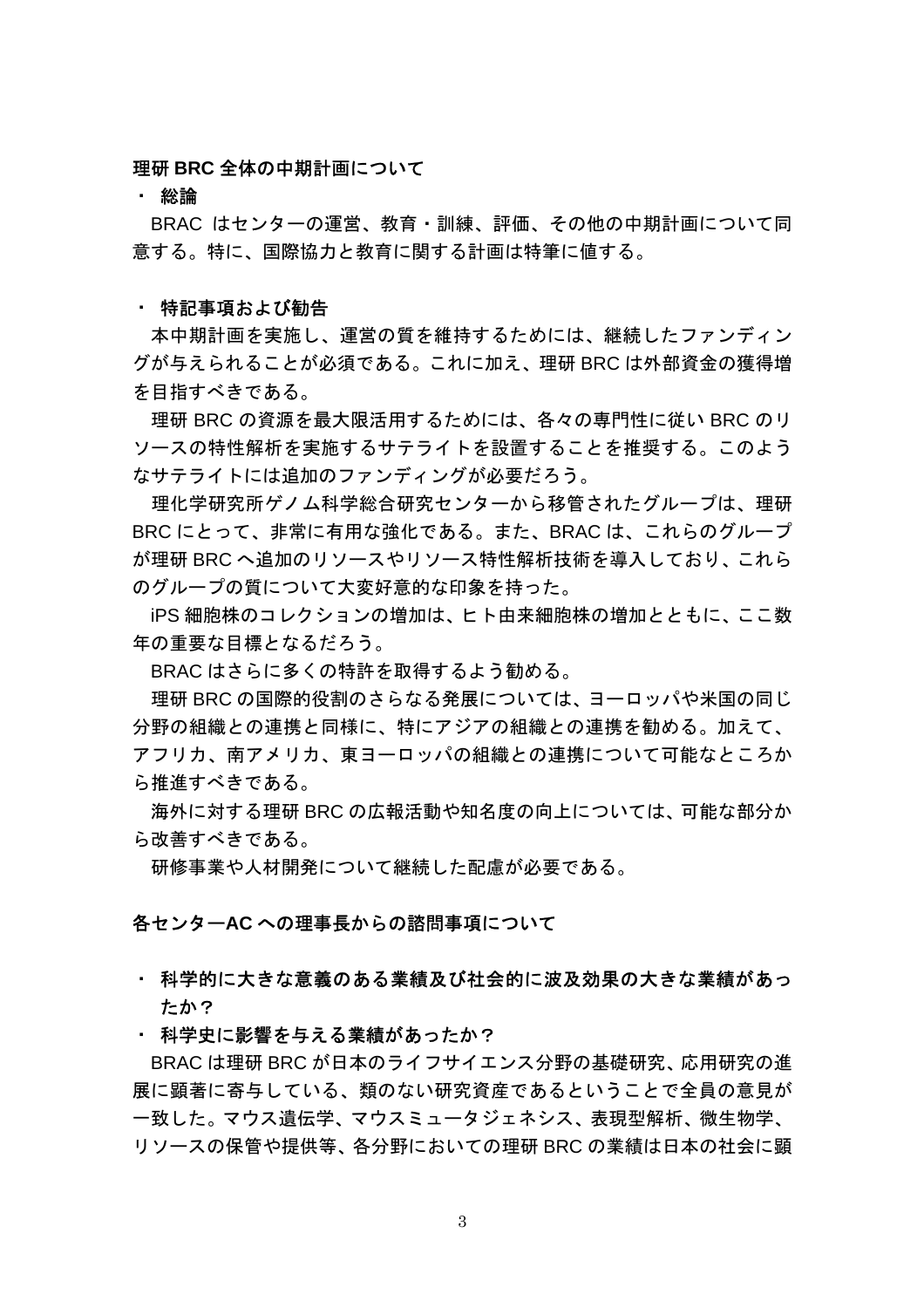著なポジティブなインパクトを与えてきた。理研 BRC の科学とリソースの質の 高さは、ISO9001/JAB の認証取得に反映されているように、理研 BRC の価値と 重要性を証明している。結果として、理研 BRC は国際的な科学コミュニティの なかで賞賛に値する定評と信頼を確保している。理研 BRC は未来においても、 より高い成果を挙げることを確実にするために、卓越した活動を追求し続ける べきである。

#### ・ 他国の類似研究機関との比較及びそれに基づく改善点は?

#### ・ 世界の研究コミュニティにおける理研のランクは?

 世界の類似機関との比較において、理研 BRC は類のない重要なライフサイエ ンスの資産として高く評価されるということで BRAC の意見は一致した。コレ クションの多様性と価値、生物資源の提供、そして共同研究と協力活動によっ て、理研 BRC ブランドは世界的な尊敬と称賛を獲得している。ATCC やジャク ソン研究所のような機関と比較して、決して多くはない財政支援、狭いスペー ス、限られたマンパワーであることを考えれば、この業績は特筆に値する。さ らに、遺伝子、細胞、動物、植物、微生物からなる比類なき科学分野の多様性 が理研 BRC を世界の他機関から差別化している。このように、理研 BRC は国 内から海外に至るまでのライフサイエンス研究をサポートする、価値ある欠く ことができない機能を提供している世界レベルのバイオリソースセンターであ る。将来にわたりこのレベルの成果を挙げ続けるためには、理研 BRC は価値あ る類のないコレクションを進めるとともに、便利で有益な技術を開発し、また リソースとサービスの広範な提供と利用を国の内外を問わず推進すべきである。 理研 BRC は世界規模のリソースセンター・ネットワークへの融合を追求すべき である。加えて、理研 BRC はより広範な研究コミュニティに対する提供事業へ と拡大するため、MTA などの方針においてより柔軟な対応の検討をしても良い かもしれない。

## ・ 理研内外における連携活動の評価及び国際化を含めた連携推進に関するこ と

#### ・ 連携活動がより良い業績や、さらなる連携に結びついているか?

総体として、発表論文の質と量、リソースの保存数、受入数、寄託数及び提 供数は、理研 BRC の科学者が理研 BRC 内、日本全国、そして世界の科学者と の連携を求め、それに参加して活動していることの証明である。彼等自身の研 究活動や、共同研究者やユーザーの研究プログラムを強化することを通して、 理研 BRC は日本の社会の前進にポジティブなインパクトを与えている。BRAC は研究連携と協力関係の強化のためのさらなる努力が確実に行われることを提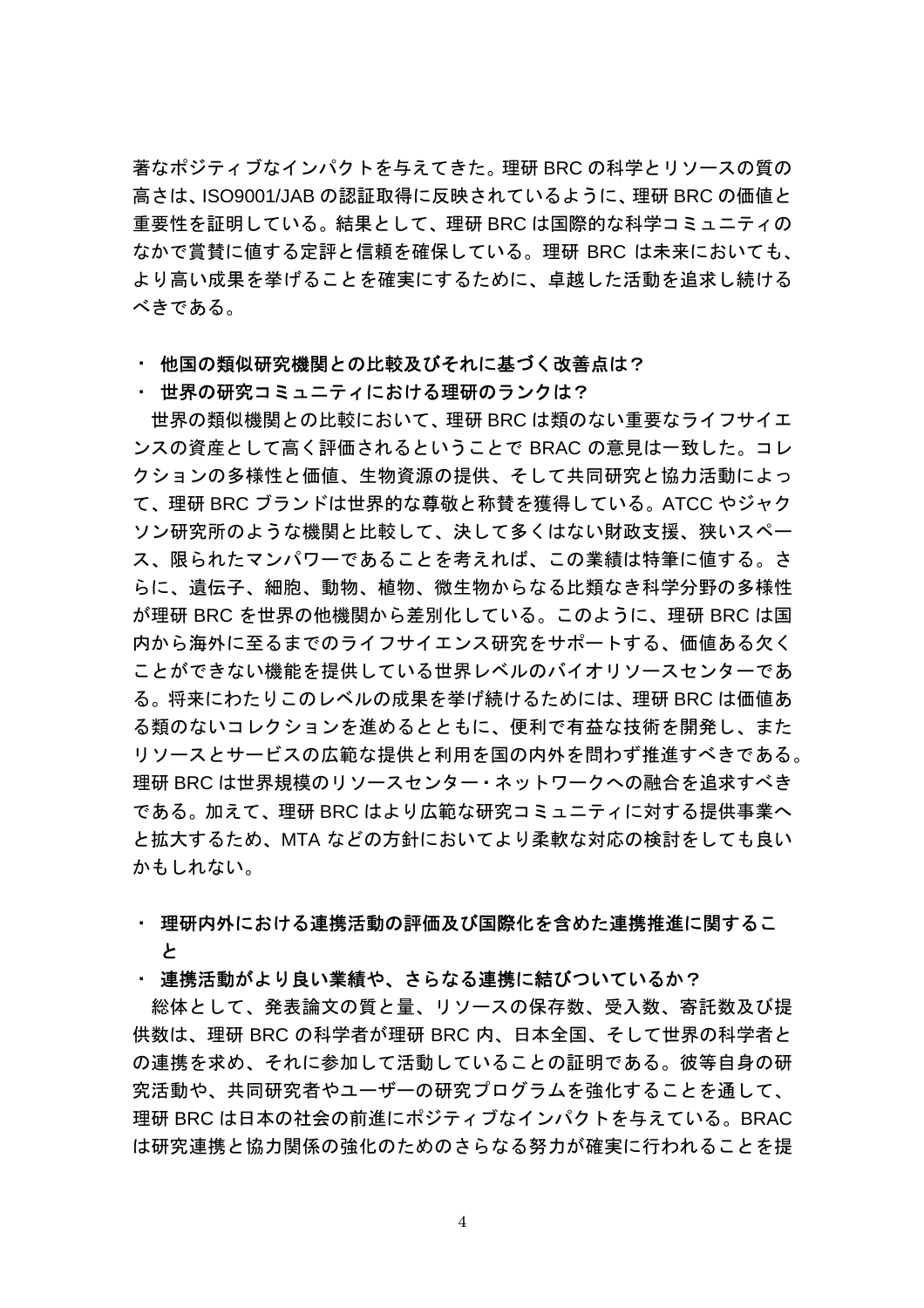案する。特に、理研 BRC のリソース活動、活動水準、成果を増強するような研 究分野で、理研 BRC と理研の他のセンターの科学者がシナジー効果を生むこと は期待できる連携関係を構築する貴重な機会がありそうである。同様に、理研 BRC の卓越した名声とインフラは、日本全国の科学者間、また同様に近隣のア ジア諸国との間で連携を推進するために利用可能である。AMMRA (Asian Mouse Mutagenesis and Resource Association)の例に従えば、理研 BRC はマウ ス、植物、微生物を利用した研究の国際連携を強化することが可能である。さ らに、理研 BRC は理研 BRC で働く科学者のリクルートを増強し、そして彼等 の研修や教育の強化に努力すべきである。国際連携の展開を進めることは、こ のリクルートの努力を助けることにもなり得る。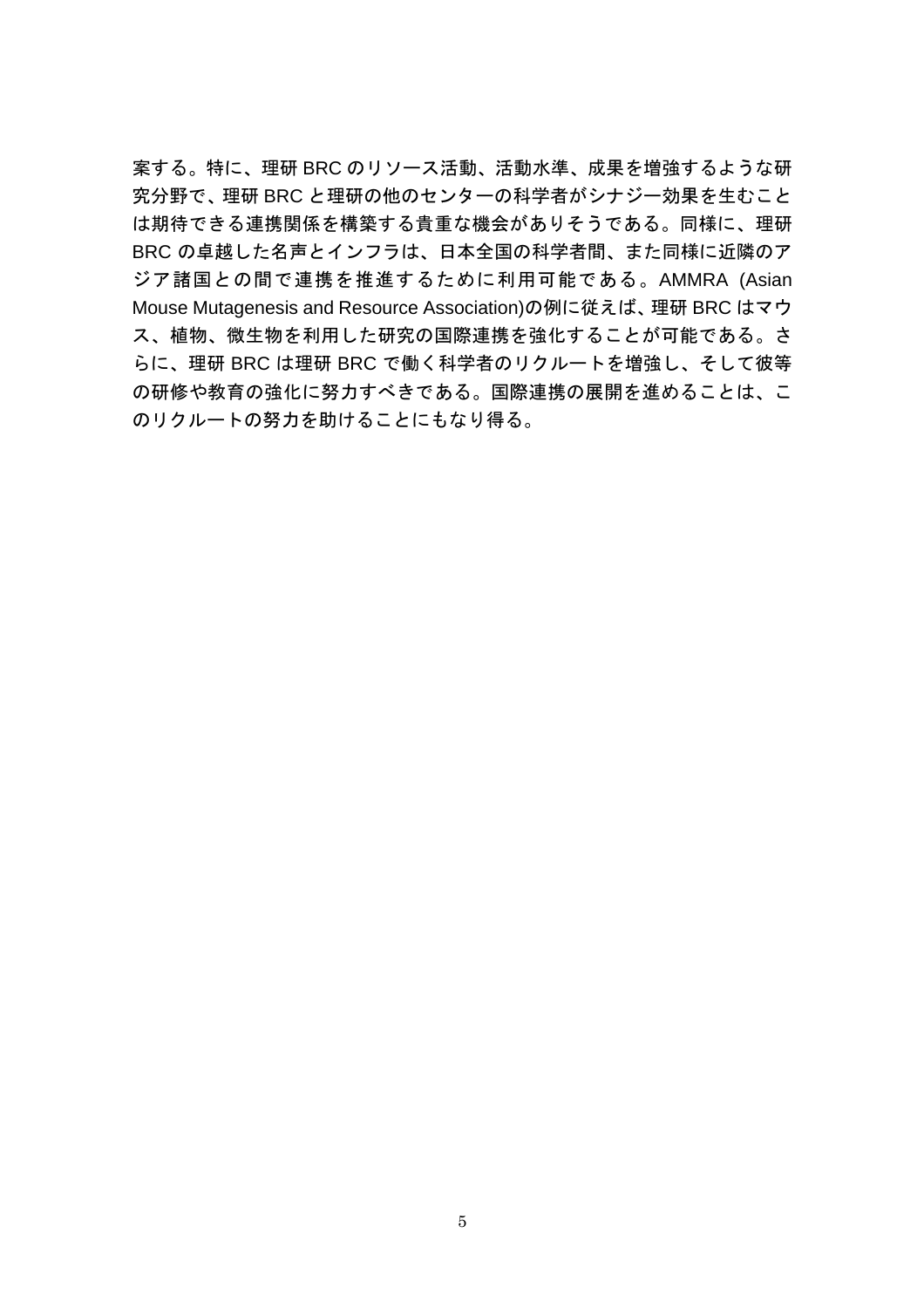

# **The Report**

# **The Third Meeting The Advisory Council of RIKEN BioResource Center January 19-21, 2009**

# **1. Comments and Recommendations on Achievements and Plans of RIKEN BRC**

# **(1)Achievements of the BRC as a whole during the last three years**

## **General Comments**

The BRC has made significant advances in acquisition, preservation, archiving and distribution of their high quality collections in the three years since their last review.

They are on target to achieve their mission of becoming an important bioresource in support of Japanese science, they are actively collaborating with other Asian institutions and their worldwide distribution has increased significantly. The BRC is becoming a well known entity in the international research community, especially in the animal resource community and are on target by taking their place in the distribution of iPS cells. This has come about through constant effort of the part of Dr. Obata and his team. This is to be commended while also suggesting continued and accelerated efforts to ensure that BRC becomes the number one resource center in the world.

It is noted that this world-leading BRC program has been established despite a consistently lower budget each year (ca 1% decrease per annum). The request for a comparison with the budget and personnel at the other major BRCs in USA and Europe produced results, but the numbers provided cannot be used as comparison because they were for support of whole institutions that also did things other than providing resources. It should be noted that the Advisory Committee could not think of any other Resource Institution with the scope and quality of the BRC. This level of effort should be sustained and consideration of an increase in staff and budget in specific areas and for improvement of the BRC facilities is highly recommended. For example, for the international efforts to succeed a budget to support travel, exchange of personnel and significant administrative and legal activity is necessary.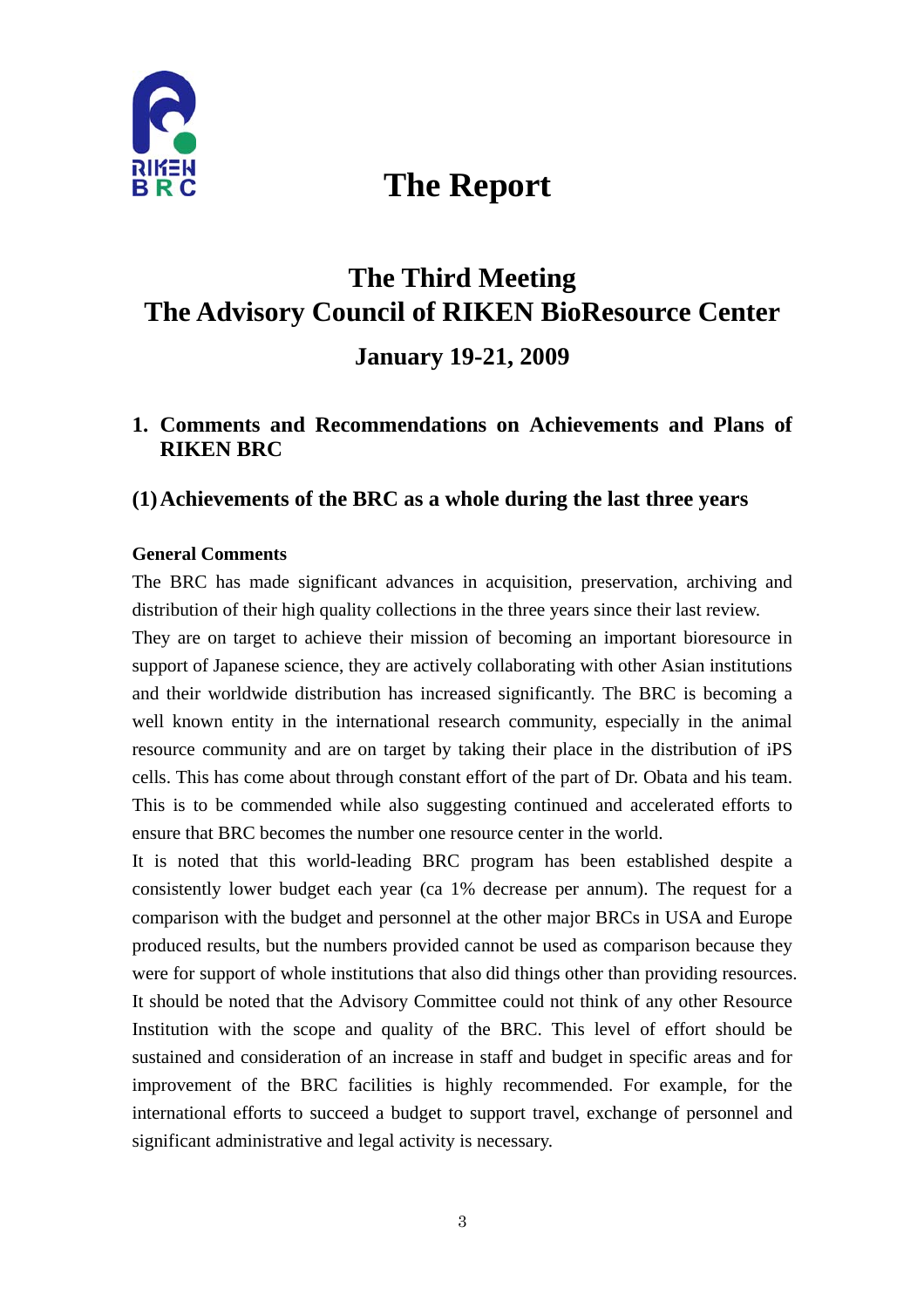Great progress was made by establishing a national evaluation system, a point which had been recommended by the previous Advisory Council. The opinions of the distinguished Japanese colleagues were highly valued by the international members of the Advisory Committee.

The BRC itself, under the very able leadership of Dr. Yuichi Obata, is very well organized and on the whole both the Division and Frontiers programs are achieving their goals. He has provided the well coordinated management so essential for the sustainable activity of BRC. The addition of the Mouse Phenotyping and Gene Ontology efforts are to be commended as is the ongoing and planned blending of the Microbial Division with the Tsukuba distribution efforts.

#### **Evaluation**

Excellent

#### **Specific Comments and Recommendations**

The Japanese government should be encouraged to support the activity of RIKEN BRC at least at the present budget level. Although it is not easy under the present circumstances, increase of manpower is needed to support the mission of BRC.

The Bioresource Information Division has effectively served as the public face of the BRC to the research community, despite restrictions due to infrastructure and manpower. Additional personnel would increase the possibility for research within this division in addition to their service work.

The current structure of BRC, which blends research and resource, is extremely important to its smooth operation and progress. The Advisory Committee approves of this structure because without research, efficient resources, responsive to the scientific community cannot exist. This is particularly important at this time when the variety of resources is expanding. The research/resource scientist is in a position to judge the need and to advise about the quality of the products distributed at the top level world wide. With this in mind it is also important to see to it that the technical personnel are rewarded with a clear evaluation system and a tenure track for outstanding technical staff members.

Basic research for improving infrastructure should also conducted in collaboration with universities and other research institutions. Because of limitations of expertise and manpower, development of new resources and characterization of the existing resources may not be possible within the BRC alone. In this context it may be worth building "satellite" groups to develop new resources outside of the BRC. For the operations of such "satellite" groups, we suggest: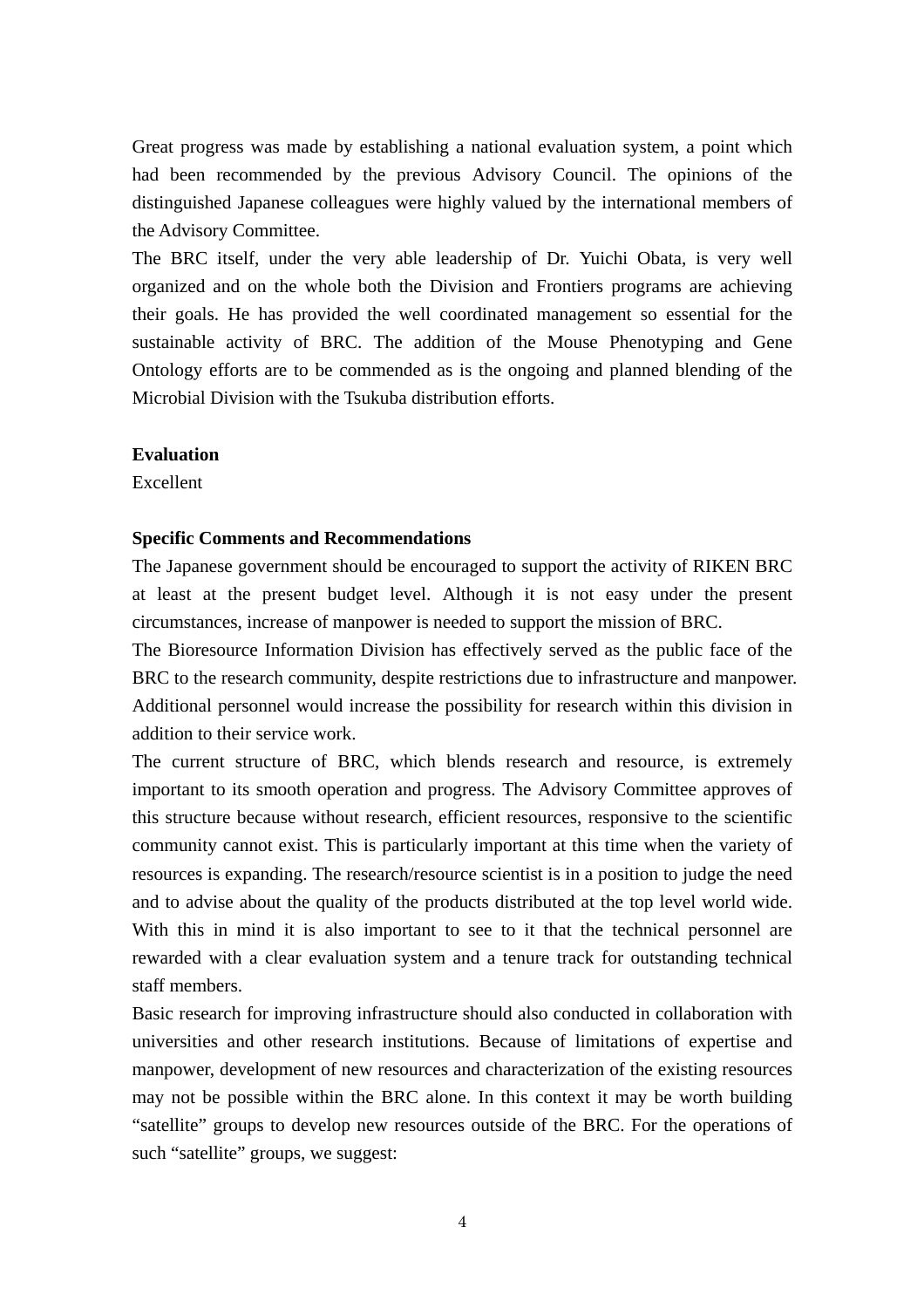- pursuit of pilot projects in novel and new areas of research under the direction of the BRC.
- results of their activities are immediately fed back to the BRC so that the resources and information can be made available to the research community.
- these groups should be evaluated regularly to determine whether their activities should be continued as is or integrated into the BRC.

Most of the divisions involved in distribution of the RIKEN-BRC resources are sited at the core Tsukuba Campus, but the Microbe Division remains at the Wako Campus, about 100 km from Tsukuba. Renovation or new construction of proper space to accommodate this Division is highly recommended. Distribution of microorganisms may require special conditions.

Considering the increasing role of the BRC as a bioresource center another type of budget/ funding should be considered by the Ministry of Education, Culture, Sports, Science and Technology.

BRC should make every effort to establish the standards for resources, databases and protocols for the international scientific community. We suggest that the BRC proposes mechanisms to standardize the quality of the collections from and at all Asian countries.

# **(2)Plans for medium term of the BRC as a whole**

## **General**

The AC agrees with the mid term plans for management, training, education, valuation, etc. Especially the plans for international collaborations and education are noteworthy.

## **Specific Comments and Recommendations**

To allow these plans to be executed and to sustain the quality of the operation it will be essential that continuous funding is provided. In addition the BRC should try to increase external funding from grants.

To make optimal use of the resources of BRC the formation of satellites that characterize according to their specialty these BRC resources, is recommended and may need additional funding.

The groups taken over from the RIKEN Genomic Science Center provide a very useful addition to BRC and the Advisory Council has an excellent impression of the quality of these groups, which provide additional resources and technologies to characterize these resources.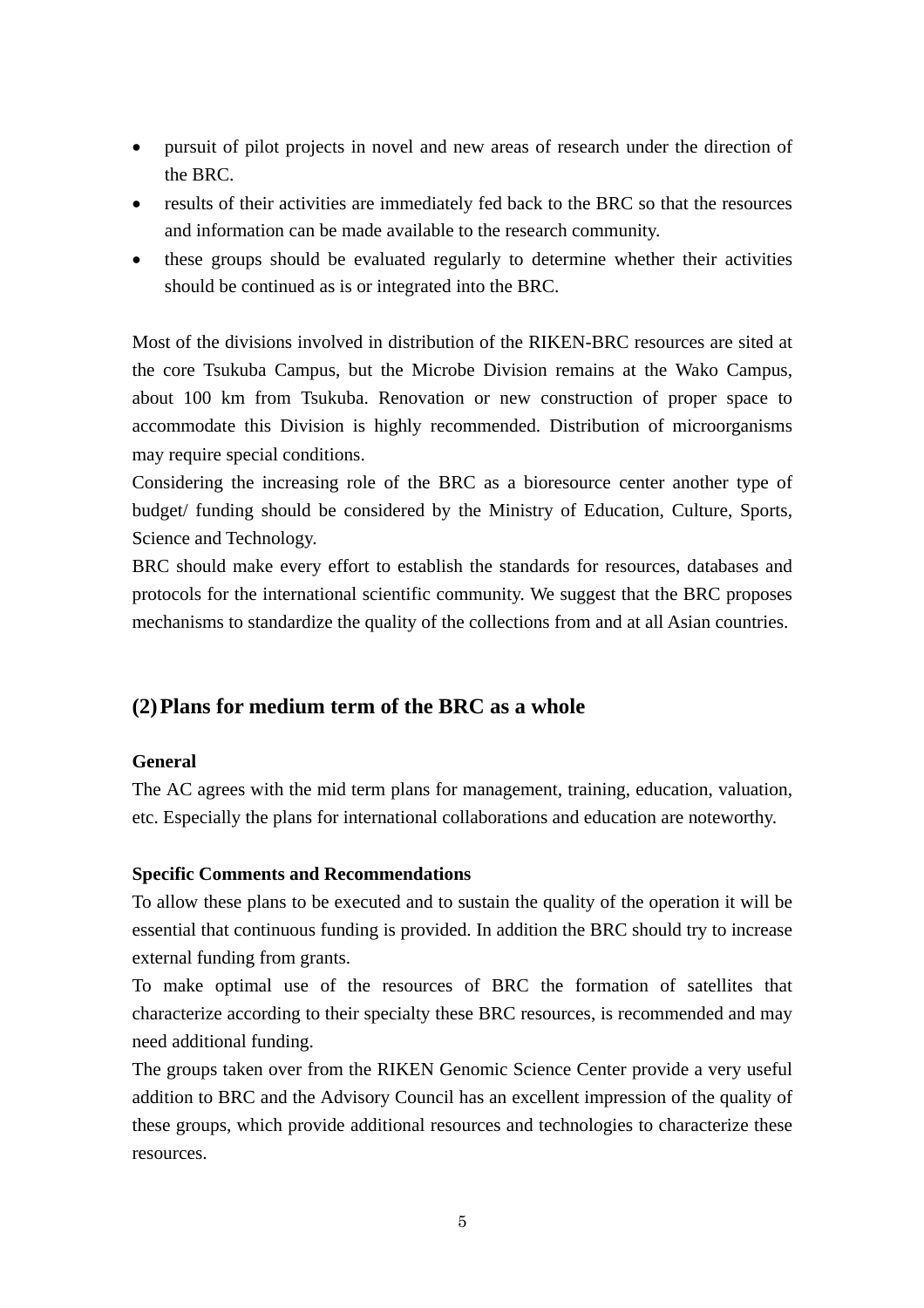Increasing the collection of iPS cell lines may be an important goal for the coming years, as well as increasing the number of human cell lines.

We recommend trying to obtain more patents.

Further development of BRC's international role, especially in Asia as well as coordination with European and American organizations in the same fields is recommended. In addition, collaboration with Africa, South America and Eastern Europe should be promoted where possible.

Public relations and visibility of BRC to the outside world should be improved where possible.

Training and human resource development requires continuous attention.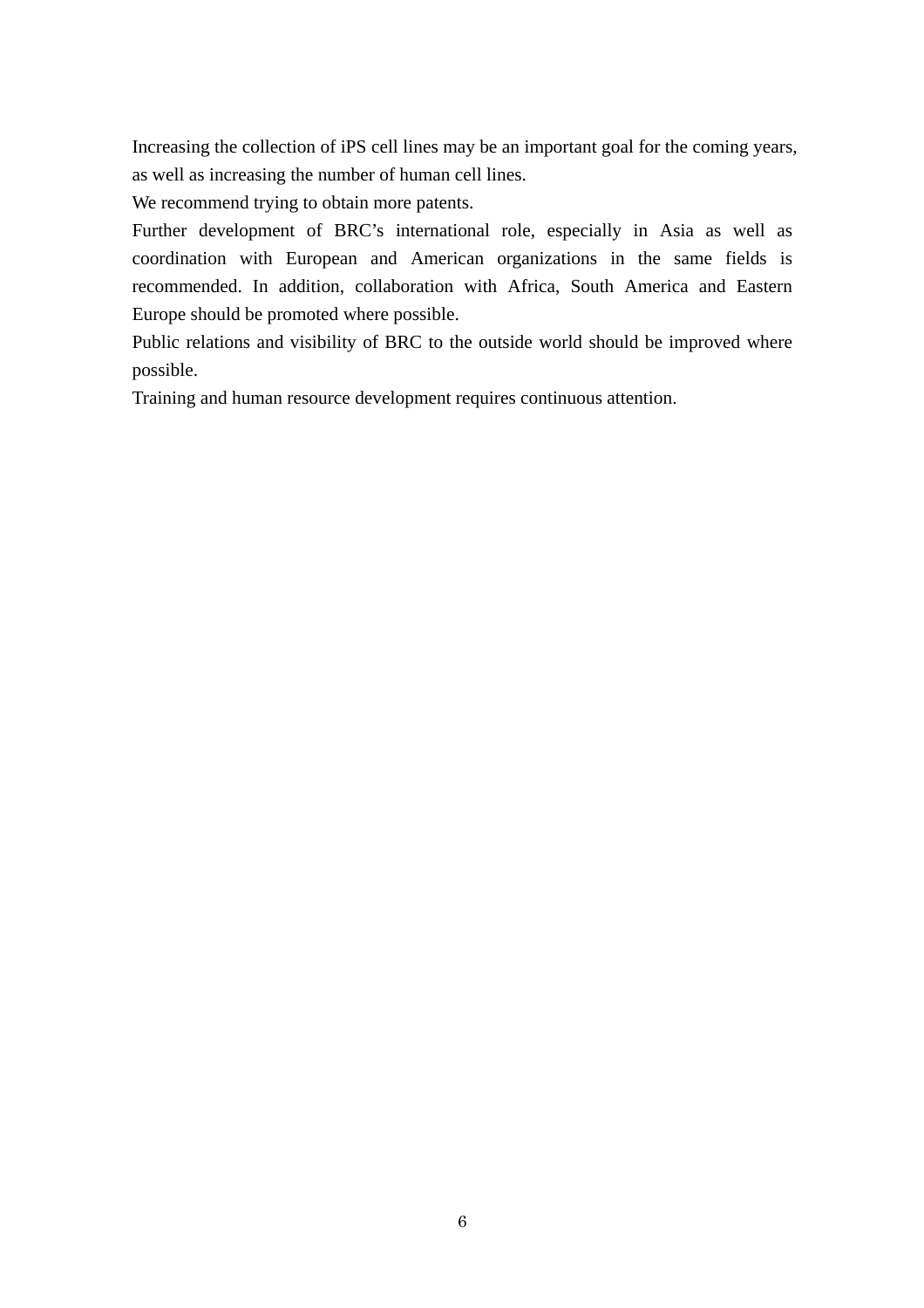# **2. Responses by the BioResource Center Advisory Council to the Terms of Reference from President of the RIKEN**

**(1) Are there achievements with major scientific significance or achievements with significant social impacts?** 

**- Are there achievements which will be notable in the history of science?** 

The Advisory Council unanimously agrees that the BRC is a unique research resource that has contributed significantly to the advancement of basic and applied life sciences in Japan. Their achievements in the fields of mouse genetics and mutagenesis, phenotypic analysis, microbiology, and protection and distribution of resources have had a substantive positive impact on Japanese society. The quality of BRC science and resources, as reflected by ISO9001 accreditation and JAB, is testament to the value and importance of the BRC. As a result, the BRC is securing an admirable reputation and credibility among the scientific community worldwide. The BRC should continue to pursue excellence in order to ensure an even higher level of achievement in the future.

# **(2) How does the Center compare with similar research institutions abroad? Make recommendations for possible improvement based on this investigation. - Where does RIKEN rank in the worldwide research community?**

Compared to similar resources worldwide, the Advisory Committee agrees that RIKEN BRC ranks highly as a unique and important life science resource. Because of the diversity and value of its collections, distribution of biological resources, and research collaborations and partnerships, the BRC brand has earned respect and admiration worldwide. This achievement is particularly noteworthy considering the modest level of financial support, crowded space, and limited manpower compared to other resources, such as ATCC and The Jackson Laboratory. Further, the unique diversity of scientific areas, from genes, cells, animals, plants, and microorganisms, sets BRC apart from other institutions throughout the world. Thus, the BRC is a world-class biological resource center that serves a valuable and necessary function in the support of life science research throughout Japan and the world. To continue this level of achievement in the future, the BRC should continue to seek valuable and unique collections, develop useful and informative technologies, and promote broad utilization and distribution of its resources and services within and outside Japan. The BRC should pursue integration into the world-wide network of resource centers. In addition, the BRC may want to consider more flexibility in its policies, such as its MTA, in order to increase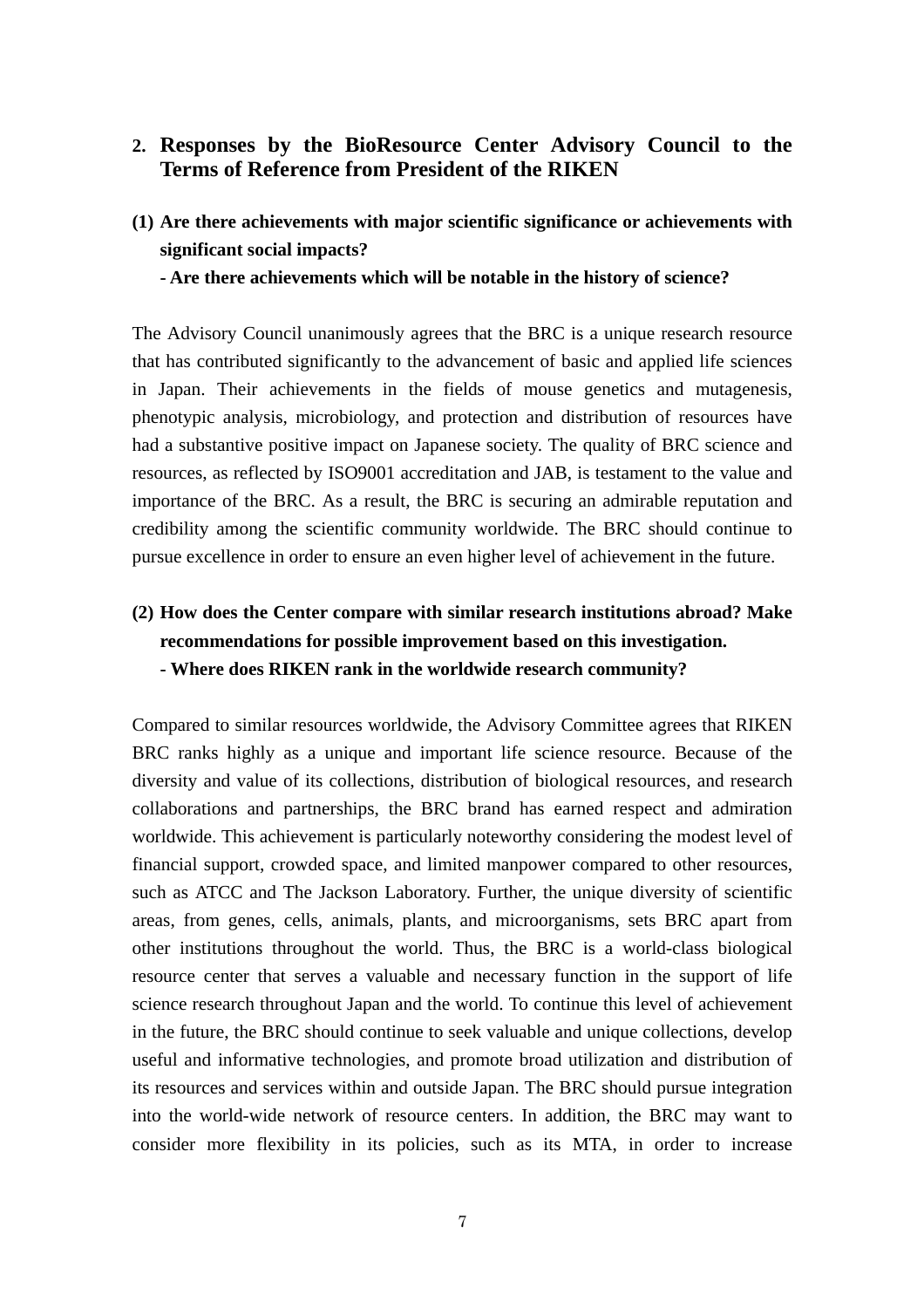distribution to a broader research community.

**(3) Evaluate the Center's collaborations within RIKEN and with outside institutions, and evaluate the Center's effort to promote international collaborations.** 

**- Are the Center's collaborations resulting in better research achievements and more contribution to society?** 

In general, the quality and quantity of publications, and the number of accessions, depositions into, and distributions, are evidence that BRC scientists actively seek and engage collaborations with their colleagues within the BRC, throughout Japan, and internationally. Through their own research activities and by enhancing the research programs of collaborators and users, the BRC has had a positive impact on the advancement of Japanese society. The Advisory Committee suggests that additional efforts to enhance research collaboration and cooperation are warranted. Specifically, there are likely great opportunities to develop synergistic relationships between BRC and other RIKEN scientists on research areas that will enhance BRC resource activity, performance, and output. Similarly, the outstanding reputation and infrastructure of BRC can be used to promote collaborations with scientists throughout Japan, as well as with Asian neighbors. Following the example of AMMRA (Asian Mouse Mutagenesis and Resource Association), the BRC can enhance their international research collaborations using mouse, plants, and microorganisms. Further, the BRC should work to increase recruitments, and to enhance the training and education of scientists who work at BRC. Developing international collaboration can also help this recruitment effort.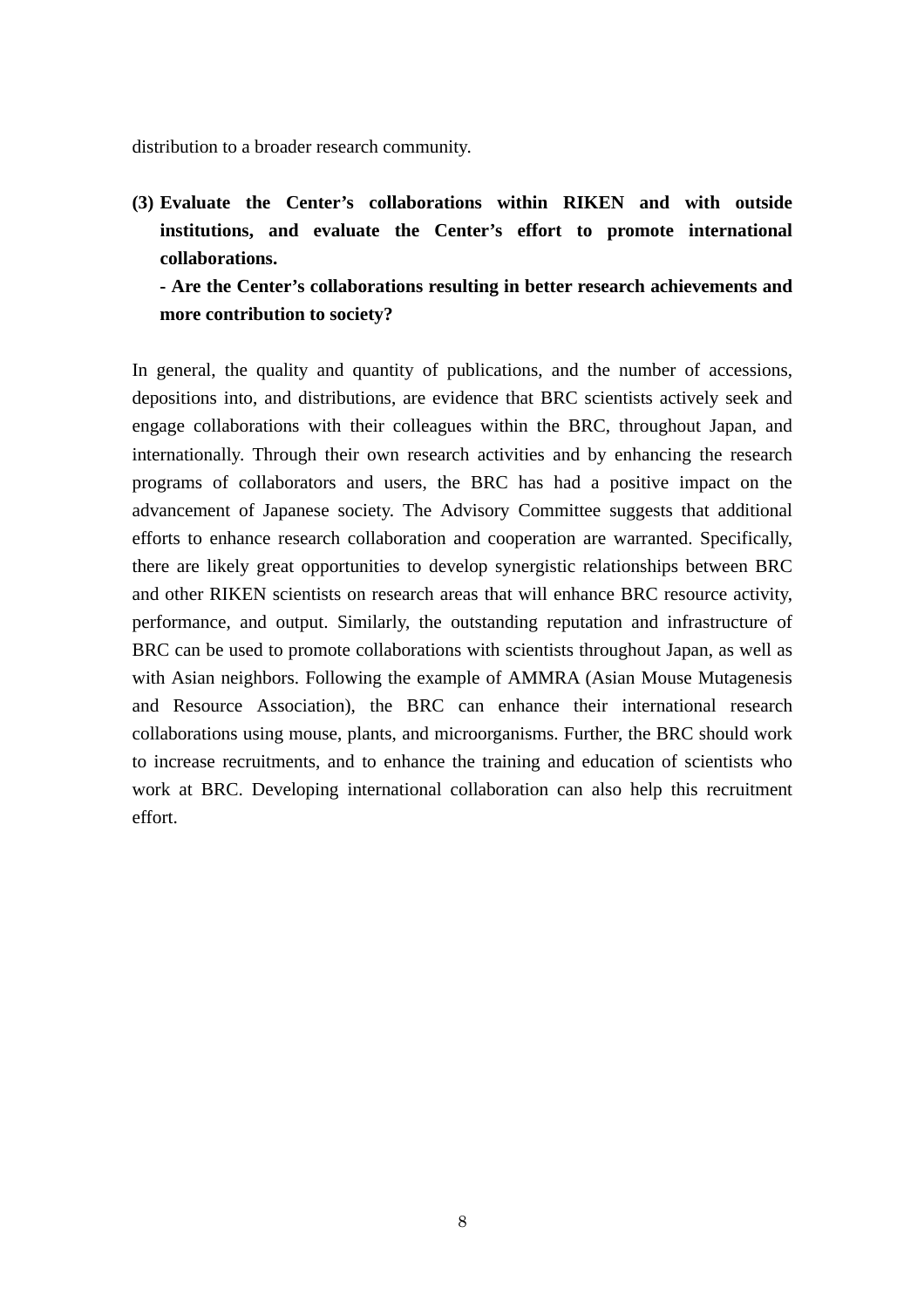# **3. Specific Comments and Recommendations to Divisions and Teams on Policy and Practice**

#### **A. Experimental Animal Division**

#### **Description**

The Experimental Animal Division of the BRC is a valuable asset in support of biomedical research in Japan and the world. Important mouse collections have been solicited and accepted into the Division, such as the collection from the Mitsubishi Institute, and the collection of wild-derived mice from the National Institute of Genetics, Mishima. A variety of other mouse models is very important and useful for research into human clinical regenerative medicine, as they provide a means to study the biology of various stem cells, such as somatic stem cells, ES cells and iPS cells. The scientific and societal value and importance of the mouse collections is supported by the number of published papers in prestigious journals, such as Nature and Science.

#### **Achievements**

The Division is to be commended for its impressive list of achievements and successes. It has responded efficiently and effectively to the advice of the 2006 BRAC. The Division has made excellent to outstanding progress in archiving and distributing valuable mutant mouse strains, preserving and maintaining mutant germplasm and gene trap embryonic stem (ES) cells, providing useful data and information (e.g., genetic differences in C57BL/6 strains) to the research community, and expanding their capacity and capability to manage an increasing number of mutant mouse strains under development. The growth in diversity and number of mouse strains in the Division is particularly impressive, and the trajectory for continued growth appears appropriate. The effectiveness of efforts to enhance their visibility is reflected by the number of successful collaborations with Japanese scientists and international researchers and organizations, such as FIMRe. In addition, the Division appears to be successfully interacting and collaborating with other BRC Divisions, notably the Bioengineering Division. The Division should also be commended for applying risk management practices to protect their valuable collections, by duplicating the archive at a distant site. Overall, the BRAC unanimously agrees that the Division has demonstrated an outstanding level of accomplishment during the last 3 years, and their achievements have exceeded all expectations. In addition, the BRAC would like to point out that the Division is one of most successful and well-managed within the BRC, operating with very high quality and standards under the capable leadership of Dr. Yoshiki. The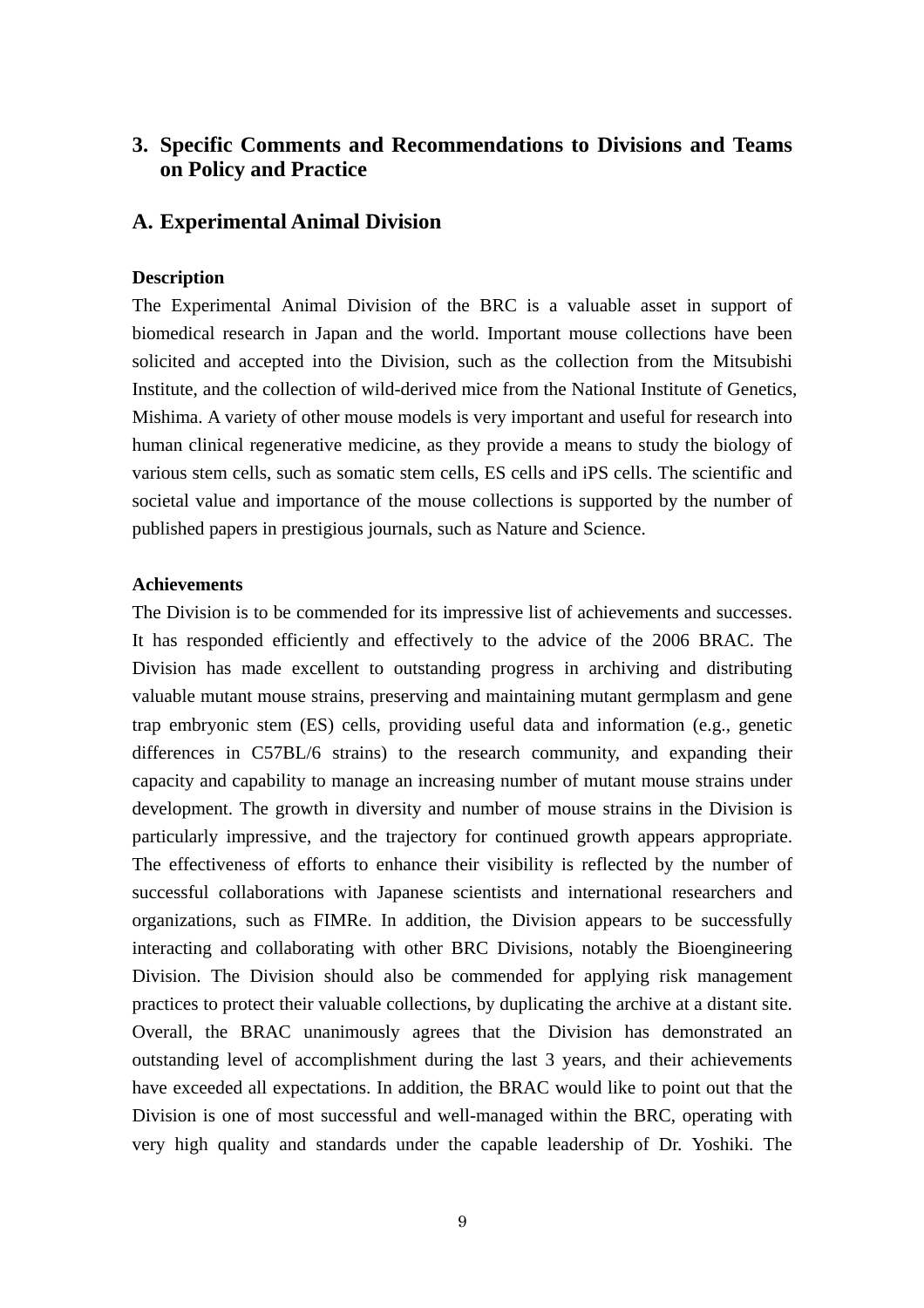leadership of the Division can serve as a model of excellence for other Divisions within the BRC.

#### **Recommendations**

The BRAC agrees with the recommendations of the Resource Committee, from late 2008. In particular, the BRAC recommends that the Division seek an even more active role in serving the international community, especially in Australasia and America. In addition, considering recent successes in developing rat ES cells, the Division should consider cooperating or collaborating with Dr. Serikawa in Kyoto. Further, although there appears to be adequate space and security, the BRAC recommends modernization of the facilities to preserve and protect their valuable collections. The Division should also establish specific criteria for evaluation and acceptance of mouse strains, and seek user feedback , such as through electronic surveys. The Division should reconsider the necessity to maintain so many hundreds of mouse strains as live mice, and instead consider maintaining all but those with special genetic backgrounds and those in greatest demand as frozen stocks. Also, if there is any question as to the demand for DNA and tissue resources, the Division should conduct a cost/benefit analysis to determine whether to continue to archive frozen tissues and DNA for distribution. Further, now that the Division has successfully responded to the recommendations to increase their operational capacity, more efforts should now be expended in the area of quality control and standardization as soon as possible. Finally, the solicitation and development of other mouse models, such as CRE transgenic mice, NOD/SCID mice, and conditional knockout mice, should be pursued, but in context and in cooperation with similar efforts around the world.

## **B. Experimental Plant Division**

## **Achievements**

The BRC plant division is well established as one of the three main Arabidopsis resource centers which distributes Japanese resources that are complementary to the other available resources.

The improvement of the databases has been very useful and needs to be continued. The establishment of the new SABRE and ABRANA is an important achievement.

#### **Progression and Recommendations**

It is important that these updated data sets are well connected to the Arabidopsis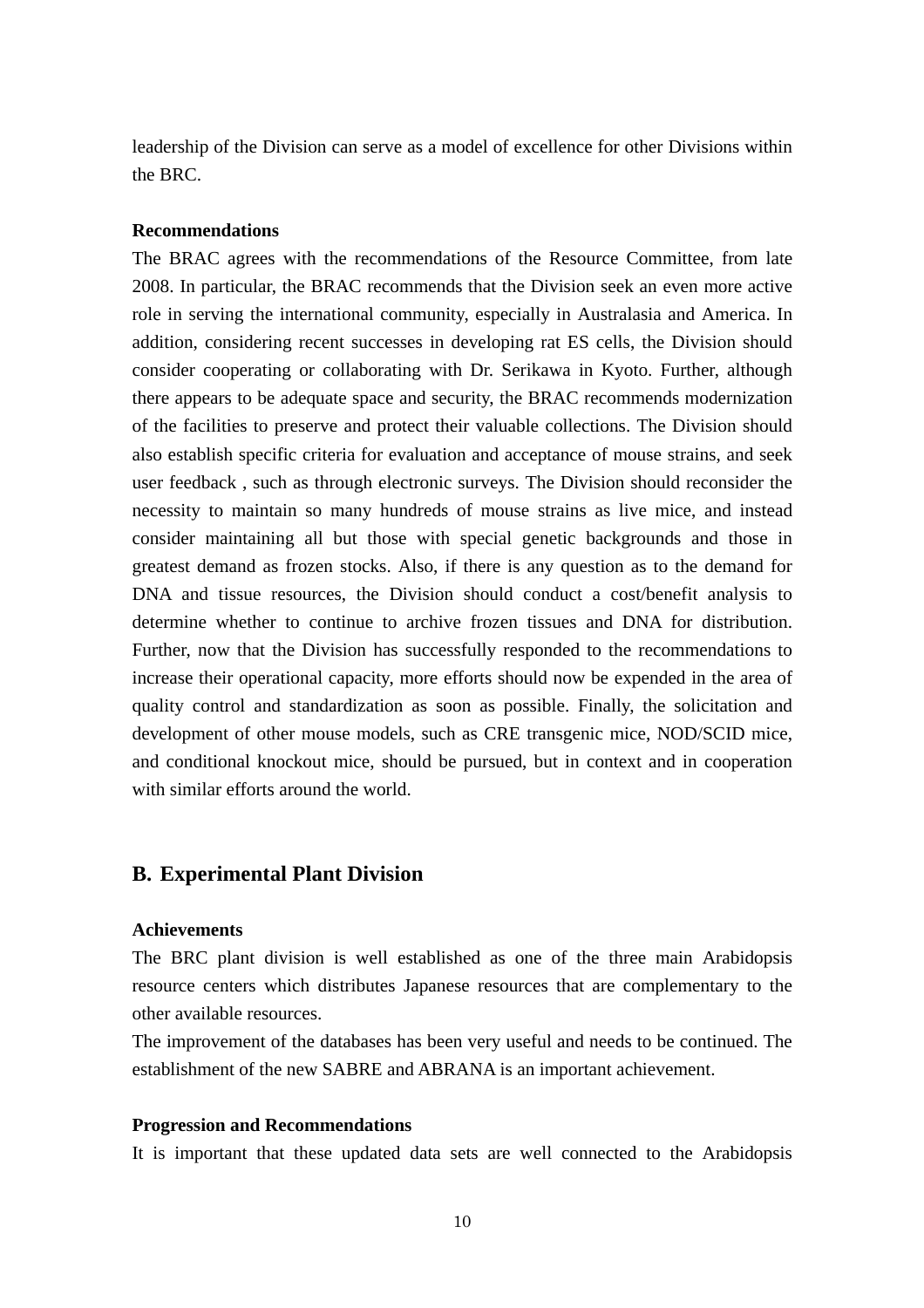Information Resource (TAIR) database.

The addition of the FOX (full-length over expressed) lines and making homozygous transposon tagged lines is very useful. A newly started collection of cultured cell lines of Arabidopsis would be useful, too.

The genotyping of the wild accessions from the present SASSC (Sendai Arabidopsis Seed Stock Center) collection has been useful. However it is suggested to contact the group of Dr Borevitz who is genotyping all available wild accessions with a standard set of 149 SNP markers at low cost.

This will allow the comparison of the genotypes that might be present in the Japanese and the collections present in the other stock centers.

It might be of interest to increase the wild accession collection, especially of those native to Japan.

The group started to expand their effort to the Brassica rapa (Chinese cabbage) by comparing the gene expression of similar mRNAs in both Arabidopsis and Brassica as an example of comparative genomics. It may be useful to expand the resources for Brassica rapa corresponding to the growing interests for agricultural research. To make a Brassica rapa stock center requires consideration of which genotypes will be collected (only Japanese or more widely) and will require embedding in a Brassica research committee and integration with the efforts elsewhere (Korea, China and the UK).

A main focus of the international collaboration will be organization of the international Arabidopsis conference in 2010.

Establishing interaction with other Asian stock centers and collections is a very useful goal but may be complicated by the lack of structure in the most relevant countries (Korea, China and Taiwan).

## **C. Cell Engineering Division**

#### **Description**

The Cell Engineering Division has a very large collection of cells that they distribute nationally and internationally. In addition to human cancer cell lines, immortalized B cell lines and human primary fibroblasts, there are special collections that are notable. Examples are:

- The Sonoda-Tajima collection, of interest to understand genomic changes during the migration of early man .
- Human and mouse iPS cells.
- Umbilical cord blood and mesenchymal stem cells, also for basic research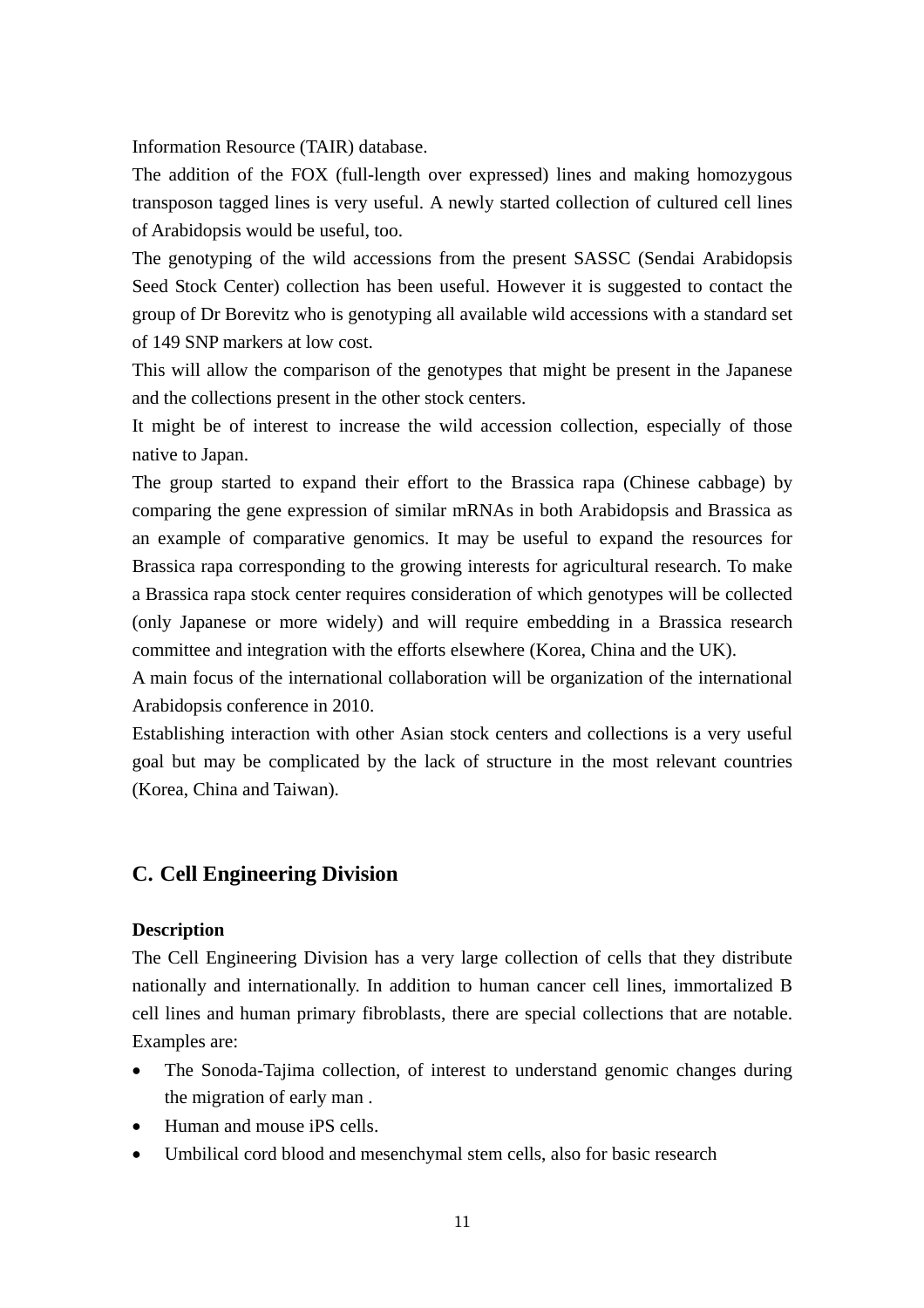- Mouse ES cells from many different strains.
- Macaque ES cell lines.

## **Achievements**

An excellent combination of research and resource work that is both elegant and diverse.

This group, under the able leadership of Dr. Nakamura, is to be commended for their work distributing these cells nationally and internationally. Most notable are:

- Development of a quality control system consisting of STR and SSLP analysis to prevent distribution of cross contaminated cell lines
- Mycoplasma testing to ensure the distribution of uninfected cell lines
- Rich collections now available for researchers, a great resource for Japan and a great stimulus for Japanese and international research.
- Their swift action in making human and mouse ES cells, and now human and mouse normal iPS cell lines, available to all researchers highlights the efforts of the BRC in significant and diverse areas of research.
- Distribution to the international community of researchers, the result of their number of publications in high quality journals and oral presentations at important international meetings
- Recommendations by the internal evaluation committee have already been taken into account
- Conversion to ISO 9001 went smoothly
- The distribution of iPS cells to basic researchers will have a long term social impact as they develop the possibility of cell-based therapies based on ethically acceptable human iPS cell lines

## **Recommendations**

This group should continue on the trajectory they have established but also encourage researchers to use their current and planned collections

- This is the right time to enable research on stem cells. The preparation and collection of iPS from diseased patients may be very useful and should be encouraged and this division should lead the standardization and characterization on human iPS cells for Japan.
- The Sonoda-Tajima collection will be useful in the genomic studies being undertaken by the RIKEN sequencing facility in Yokohama.
- Keep up the efforts on publicizing the resource to the international community and make these results available.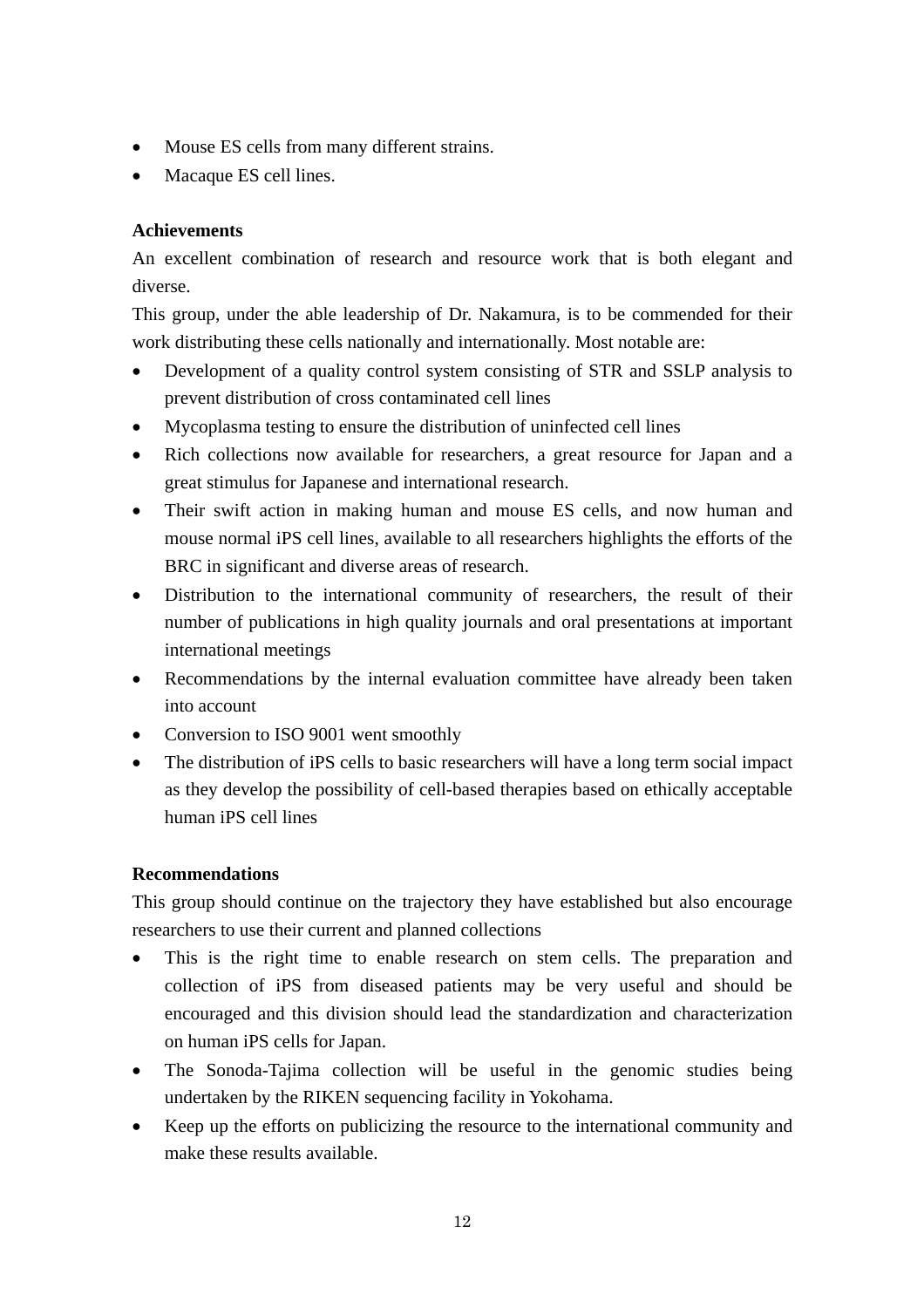- Continue enriching the cell collections.
- Continue collaborative work with scientists to characterize unique cells, especially iPS and adult stem cell types.

# **D. Gene Engineering Division**

This division appeared very active, and the DNA resources provided are unique (and accordingly invaluable!). It is also developing a series of important technologies for further use that may have an important impact both inside the BRC and outside of it. It also deals with many essential aspects of functional genomics.

Two of the three team leaders will resign in the forthcoming months and this situation appeared as a very serious concern for the advisory committee. The Director informed the Committee of his intention to prepare plans to insure continuity in the activities of this division in spite of this abrupt transition. The Advisory Committee will comment on these plans when they are ready.

Members of the AC suggested that DNAs from characterized species be accompanied by sequence information by taking advantage of the new-generation sequencing now available in RIKEN Yokohama

# **E. Microbe Division / Japan Collection of Microorganisms**

## **Achievements**

The division has made good progress in collecting, preserving and distributing the microbial strains including type strains. The division should be highly commended for playing a leading role in JSCC (Japan Society for Culture Collections of Microorganisms), Asian Network of Microbial Researches and WFCC (World Federation for Culture Collections of Microorganisms) since its establishment in 1978.

## **Recommendations**

The AC recommends that this division:

• Consider the promotion of its development in the fields of human-health and environmental microbiology. It is necessary to establish a cooperative relationship with relevant scientific societies and researchers, while taking into account microbiological trends in the next five to ten years in the fields of environment and human-health sciences.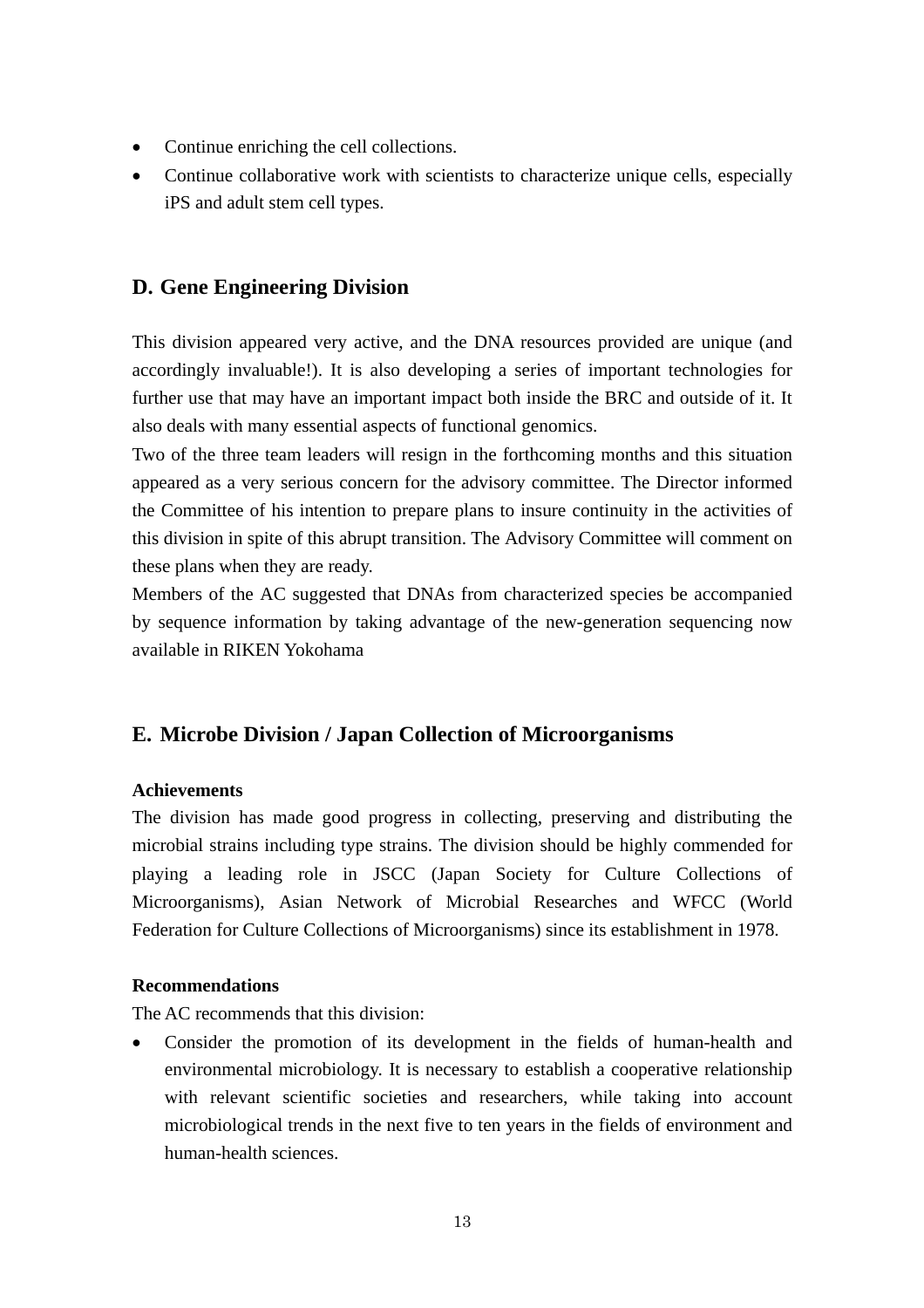- Continue to play a leading role in international and national networks of microbial resources.
- Establish a human resource development system to solve the shortage of young scientists in this division. The ongoing mentorship of new curators and investigators is important and commendable.
- Transfer the division from Wako campus to Tsukuba campus for efficient operation of the BRC and build a new facility without any deterioration of infrastructure.

# **F. Bioresource Information Division**

### **Achievements**

The success of this division is extremely important to the success of the BRC in its entirety and there is an increasing amount of new work as well as maintenance of the already established databases. It is difficult for the current team to maintain their level of activity and accomplish the vast amount of work to be done. There are too few people available and these people must be able to interact with the national and international life science community. Even with these difficulties this team is accomplishing their tasks very well, with insight and good sense. It is noteworthy that the web catalogs of the various resources as well as a one-stop shop system etc. have been developed in a short period of time with limited manpower. This is excellent work.

#### **Progression and Recommendations**

The last BRAC recommended promotion of their own research activities, because it was thought better to develop new technologies based on the results from innovative research. However, it is apparent that service-oriented research is not realistic in this division and that the required service component leaves little time for staff members to do their own research. However, it is important to try to make this division attractive for young people who are interested in bioinformatics. A balance between "service" and "research" should be considered. Routine work should be separated from the main division work and may be outsourced if an appropriate vendor can be found. It is an appropriate time to rethink what to do and what not to do. Therefore the present AC recommends the following infrastructure and important services that should be continued:

- 1. Intramural bioinformatics education so that other teams can share the simple duties
- 2. Advertisement of BRC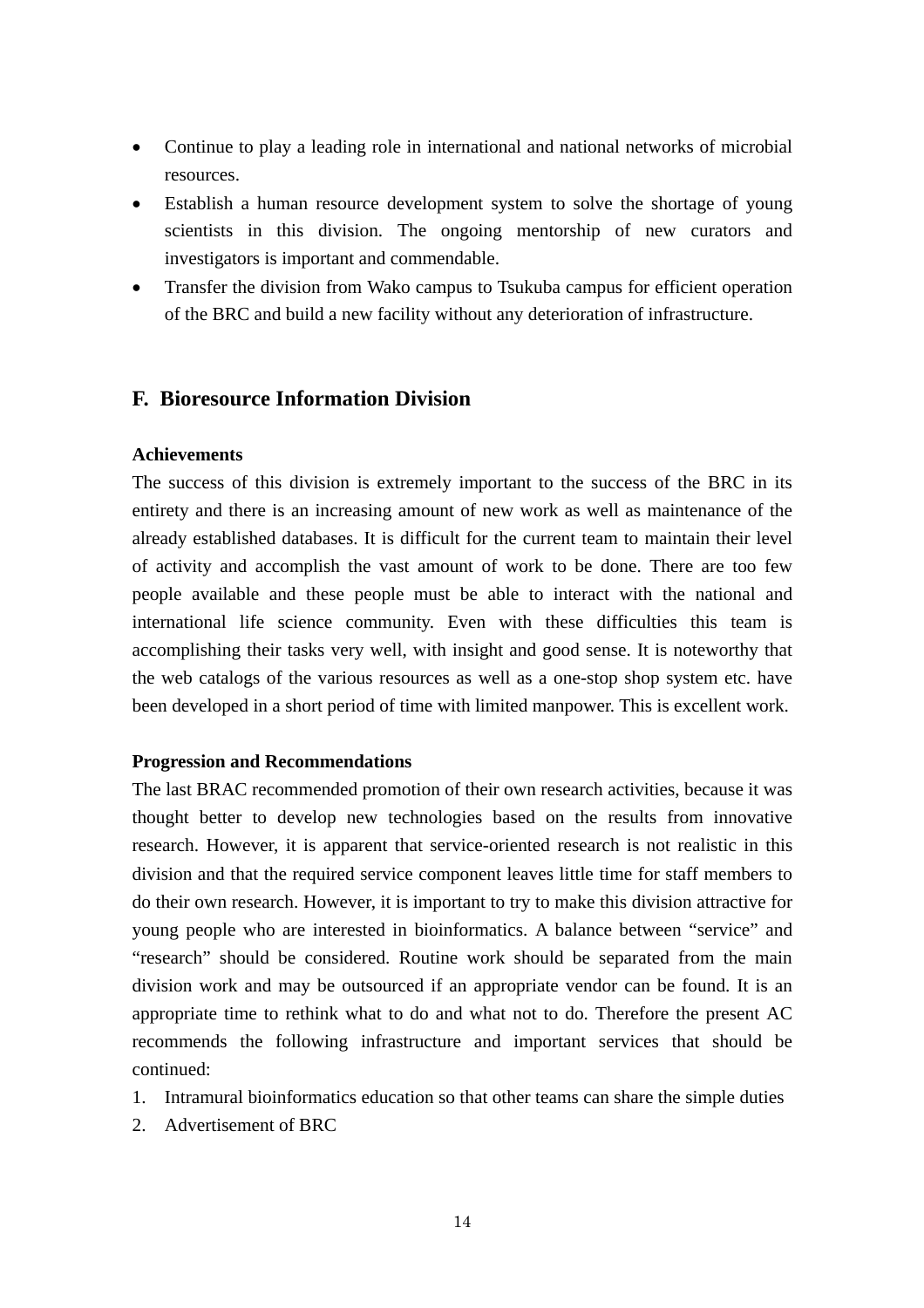## **G. Bioresource Engineering Division**

#### **Achievements**

It is extremely important to develop the technologies of germ-line and stem cell engineering. This division has made enormous achievements in development of technologies, such as cryopreservation and intra cytoplasmic sperm injection (ICSI). Through these achievements this division has contributed to the core operation of banking activity in the BRC. They have also made remarkable accomplishments in basic science, including reproductive biology and stem cell biology. Overall, their achievements in the last three years are outstanding, and we judge that this division is a world-leading group in this field. We also highly commend the following achievements:

- Technology of nuclear transfer
- Organized technical training course

#### **Recommendations**

It is a good idea to classify the plans into three categories, depending upon its difficulty to achieve. It would help to make it clear how their efforts should be allocated to each plan. As a whole, they have enough experience to pursue their plans. There are many good opportunities for this division to work on, so one of our concerns is that limited budget and manpower will require prioritization of the plans in the future. One possible project that may be pursued only if time permits is preparation and preservation of rabbit ES cell lines in the BRC. However, if there are specific subjects to be addressed with the rabbit ES cell line, their plan will be supported by the community. In the same sense, more consideration may be needed of the plan to produce ES cell lines from C57BL/6 (B6) sublines, because B6/N-derived ES cell line is already available in the community.

# **H. Technology and Development Team for Mammalian Cellular Dynamics**

#### **Description**

Dr. Kuniya Abe's work is a nice mix of research and resource development consisting of techniques for analyzing genomic diversity and cell dynamics in vivo. This group has investigated using the genomic diversity between the wild mouse, M. m. molossinus, and the standard laboratory inbred strains to explore control of complex traits. They have also devised an intravital laser scanning microscope with Olympus devising a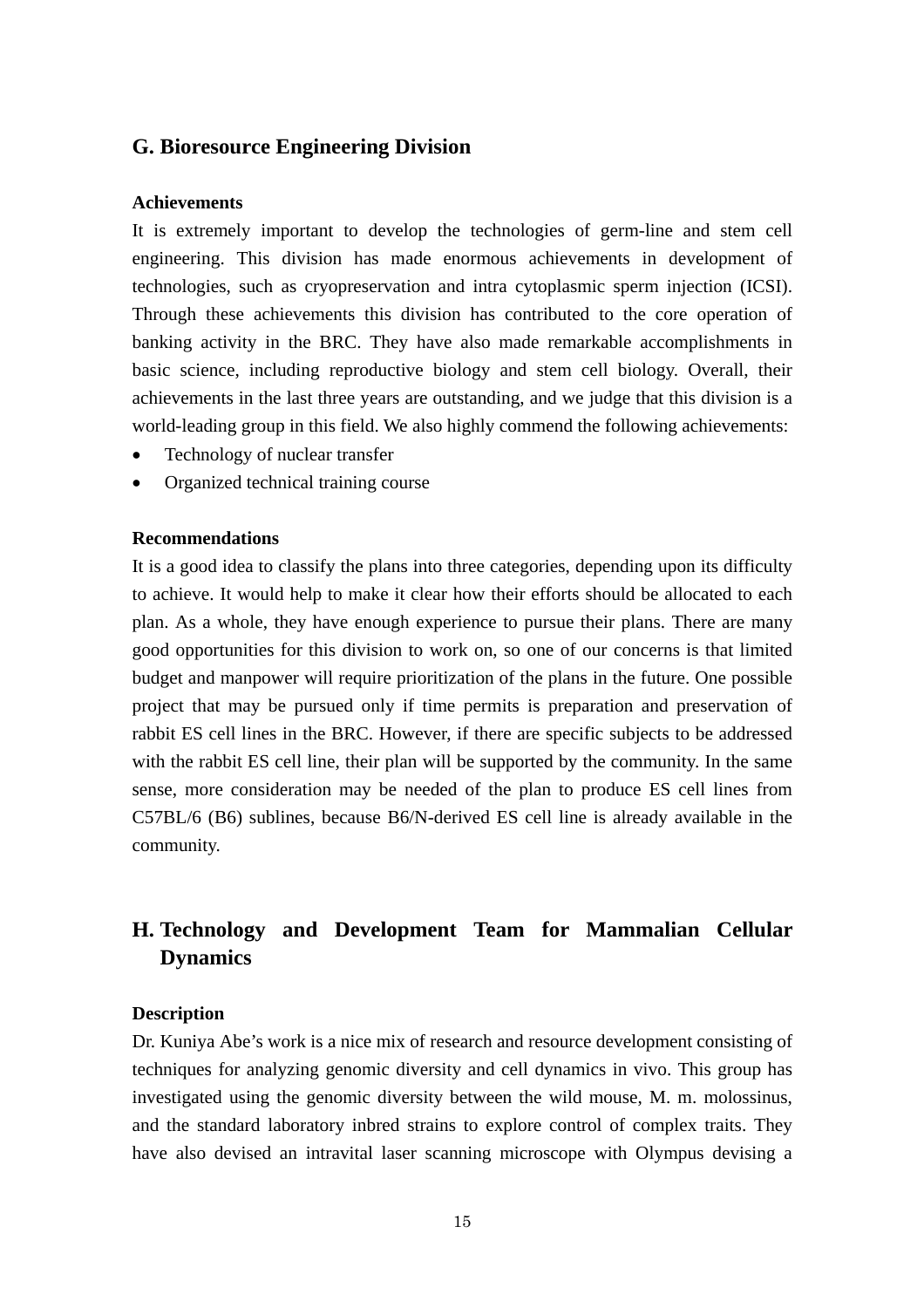stabilizing stage for fluorescence in vivo phenotype analysis and they have prepared tagged constructs to explore epigenetic changes in living cells undergoing differentiation.

### **Achievements**

- Excellent publication record
- Great diversity of approaches
- Distribution of M. m. molossinus BACs which have been used to detail the mosaic nature of the B6 genome.
- Impressive imaging technology, development of intravital laser scanning microscopy, and a stabilization device to capture clear pictures in living animals
- Excellent collaboration with commercial companies

## **Recommendations**

Good future plans

- If Dr. Abe's team can obtain results on either genomic imprinting, or X-inactivation and reactivation, or finding new monoallelically expressed genes, they will be highly recognized, bringing credit to the BRC.
- The proposed high density SNP chips and BACs will be useful to many who are analyzing complex traits in mice
- Noninvasive FMT should prove valuable to many research collaborators

# **I. Technology and Development Unit for Mouse Phenotype Analysis: Japan Mouse Clinic**

## **Description**

The Mouse Phenotype Analysis team, also known as the Japan Mouse Clinic, will provide high-throughput and comprehensive screening of mutant mouse models. Test animals will come from the mouse ENU mutagenesis program, formerly at RIKEN-GSC. In addition, test animals will also be accepted upon request from researchers outside the BRC on a fee-for-service basis. Further, considering the great increase in numbers of mutant mouse lines, the Clinic will be especially relevant and useful. In this way, the Clinic will prove to be a very valuable service and likely contribute significantly to the Japanese biomedical research community.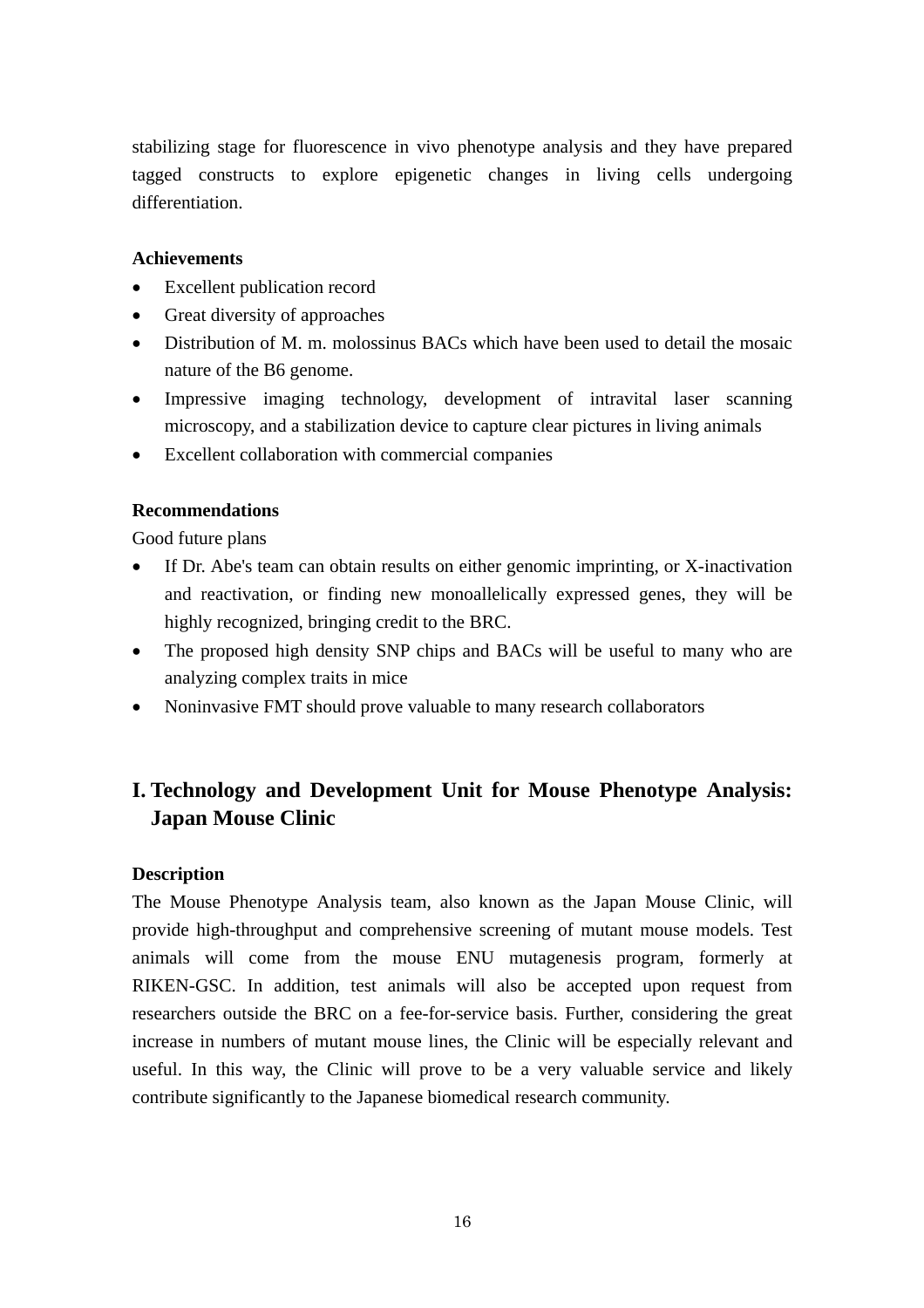#### **Achievements**

The Clinic has made excellent progress and appears to be developing quite well. There has been substantial coordination with similar international efforts. Offering on-demand services to researchers outside of RIKEN adds substantial value to the BRC, but could also prove overwhelming. Further, while the goal of this team is obviously interesting and the performance to date excellent, it is still too early to fully evaluate the success of the Clinic.

#### **Recommendations**

The BRAC agrees with the recommendations of the Resource Committee, from late 2008. In particular, plans to manage the demand for analytical services should be developed as soon as possible. Also, criteria should be established to prioritize strains to be analyzed in the Clinic. In addition, imposition of user fees should be considered to help defray and recover operational costs. This team should engage in greater cooperation with the BioResource Information Division to implement and maintain the "phenotype database". It is important to link the description of mutants with research prompts that will follow up the study of specific mutants. It is also necessary to coordinate genotyping platforms. It will be important for Dr. Wakana to work thoughtfully while engaging in cooperative efforts with other international Mouse Clinics. For example, the careful selection of mouse strains for analysis will be very important to demonstrate the usefulness of the Clinic to all, including international partners. Further, the approach should be regularly re-examined with relation to the research environment to ensure optimal operation.

# **J. Technology and Development Unit for Knowledge Base of Mouse Phenotype**

This small team is undertaking the important although ambitious project of developing a new database connecting human diseases information and mouse phenotyping data with the ultimate aim of relating pathology in both species with gene ontology. The Advisory Committee trust, that one can seriously expect interesting achievements in the future. The Advisory Committee also considered important that contacts were already established with other groups working on similar subjects in Europe and the USA. The Committee also recommends that advice be requested from potential users of this database with the aim to make it rich, useful and user friendly at the same time.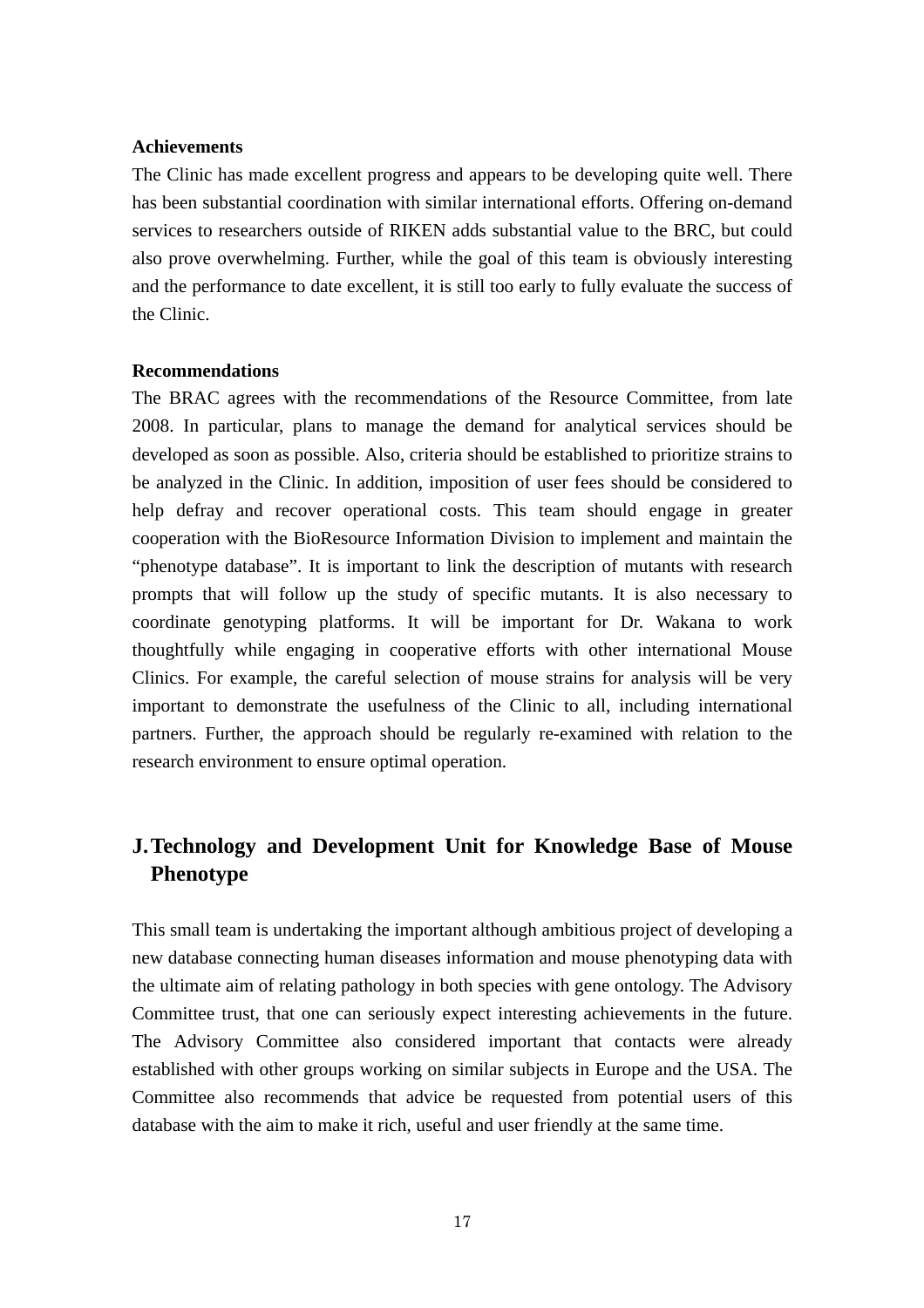# **K. Subteam for Biosignal Integration**

### **Achievements**

The group of Dr Doi is focusing on the study of the NF-kB signaling pathway and has collected and developed a unique set of KO lines that his group is using to describe the role of this pathway in various processes.

### **Recommendations**

The review committee raised a number of issues including focus and collaborations outside the BRC. These issues have been addressed by the decision of Dr Doi to focus on inflammatory diseases. Together with the currently developed conditional KO lines the group has available excellent materials that can be a basis for collaborations and these materials add to the unique resources of BRC.

# **L. Subteam for Manipulation of Cell Fate.**

### **Description**

Dr. Miyoshi is the subteam leader of a group that investigates: genes of importance to human hematopoietic stem cell self renewal; lentiviruses for gene delivery; iPS characterization. They are focusing on identifying signaling pathways controlling stem cell fate and will use this knowledge to develop tissue specific cell therapies.

#### **Achievements**

- Excellent publication record
- Excellent distribution record
- One gene, Tmem140, of the 133 they identified to be involved in either differentiation or maintenance of human hematopoietic stem cells has been identified to induce proliferation of hematopoietic stem cells in vitro. This gene has been patented and more are in the pipeline. This is an important finding.
- Great progress on development and distribution of lentivirus vectors for safe use in P2 facilities
- Good work with several other groups such as the Cell Bank and the DNA bank, an excellent marriage of Research and Resource Center work
- Good collaborations outside of BRC have been established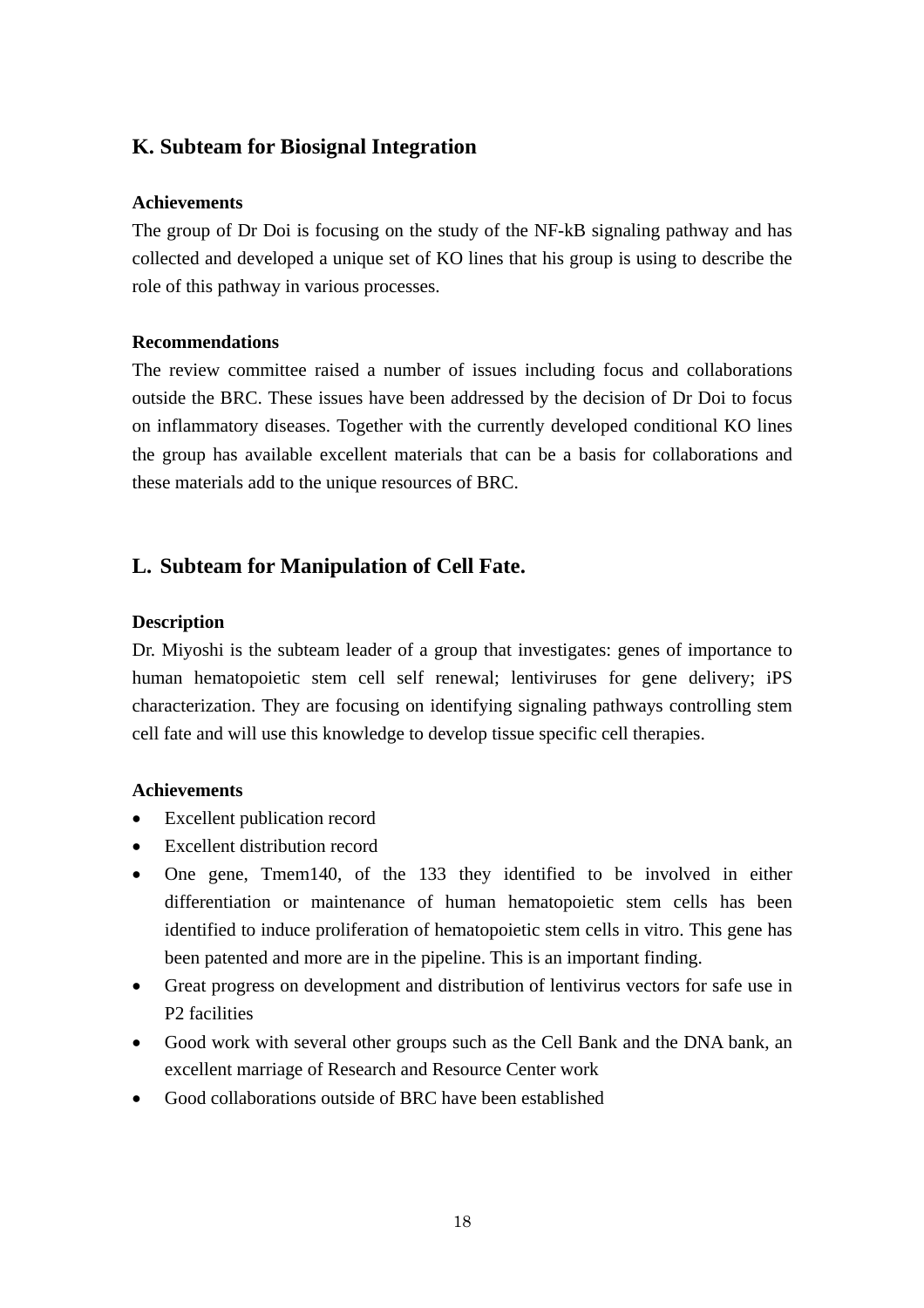#### **Recommendations**

- Continue screening the candidate genes that influence hematopietic stem cell differentiation or self-renewal in both human and mouse. This is important work.
- Develop a quality controlled technology using both chemical treatment and vector-delivered genes to efficiently reprogram specific cell types or lines to iPS cells at higher average frequency than can currently be achieved.
- Transfer the Fucci gene into a human ES cell for distribution to the scientific community.
- Provide human cells or the vectors for preparing iPS cells with genes suitably marked to understand the differentiation state – Gene Engineering Bank.
- The committee agrees with the decision to abandon somatic cell nuclear transfer as a technique for use at this time.

# **M. Advanced Development and Evaluation of Human Disease Models**

#### **Description**

The Advanced Development and Evaluation of Human Disease Models project will enable elucidation of the genetic mechanisms of many diseases in mutant mouse models. This project will seek to enhance the value of the mutant mouse models for the research community. The goals for establishing methods for presymptomatic phenotyping, and modern mouse models for human cancers are fully appropriate for the BRC. Thus, it is hoped that these methods and models will enhance the value of research and contribute to the advancement of translational research. Metabolomic analysis is novel and promises to enhance the development of mouse models for human diseases.

## **Achievements**

The project team has made outstanding progress and appears to be developing quite well. The project is very ambitious and elegant, and one of the leading projects at the BRC. Excellent results have been achieved thus far. Development of technology for NMR-assisted metabolite and multiplex-cytokines measurement system appears to be of great value.

#### **Recommendations**

The BRAC agrees with the recommendations of the Resource Committee, from late 2008. In addition, the plans seem to exceed the budget supplied. Therefore, the team should work to ensure continued financial support for this project for the planned period.